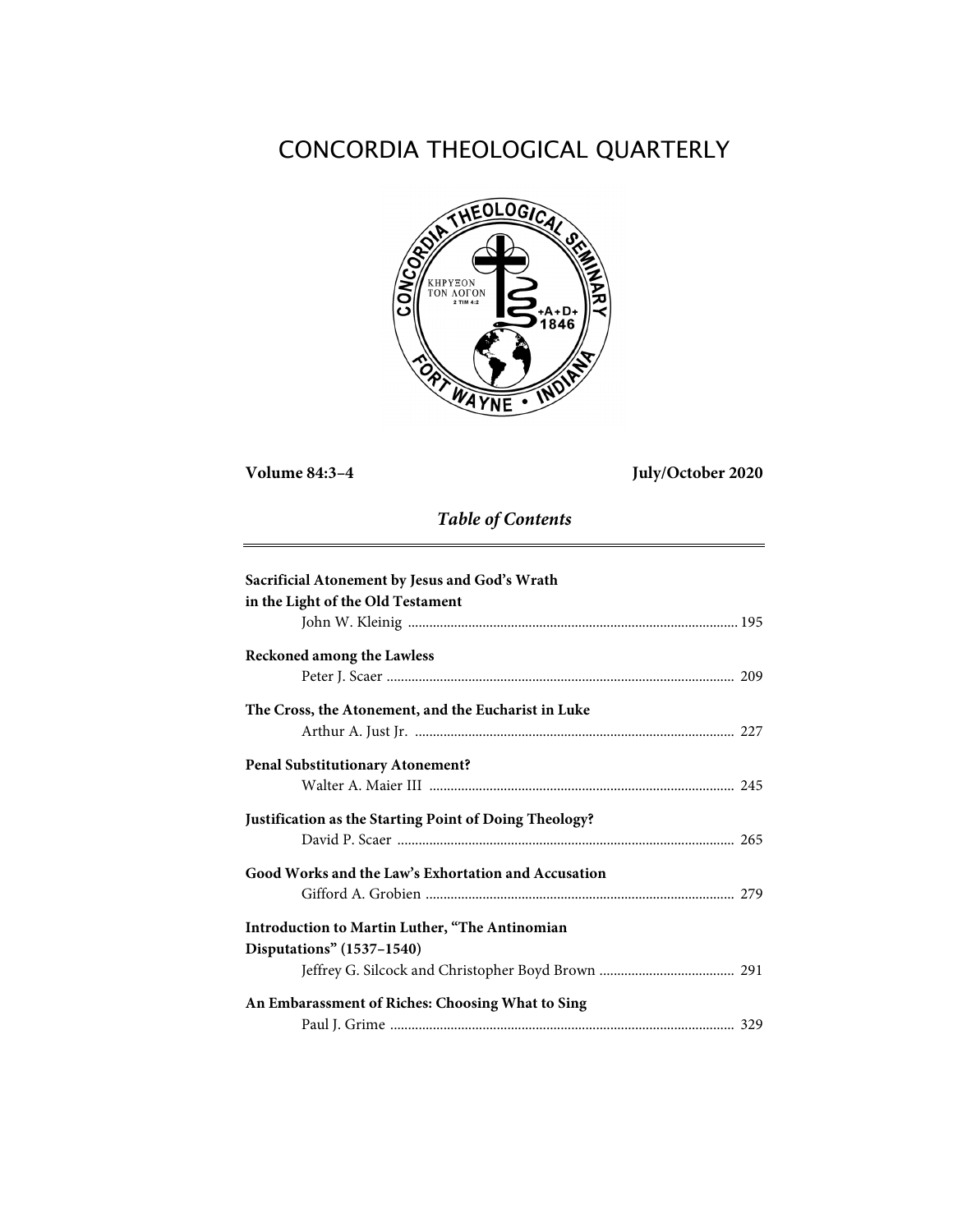| "God Gave the Son-the Only One" (John 3:16): Theopaschism as Love                 |  |
|-----------------------------------------------------------------------------------|--|
|                                                                                   |  |
| May We Sing the Sanctus, Please?<br>"Male and female he created them." (Gen 1:27) |  |
|                                                                                   |  |
|                                                                                   |  |
|                                                                                   |  |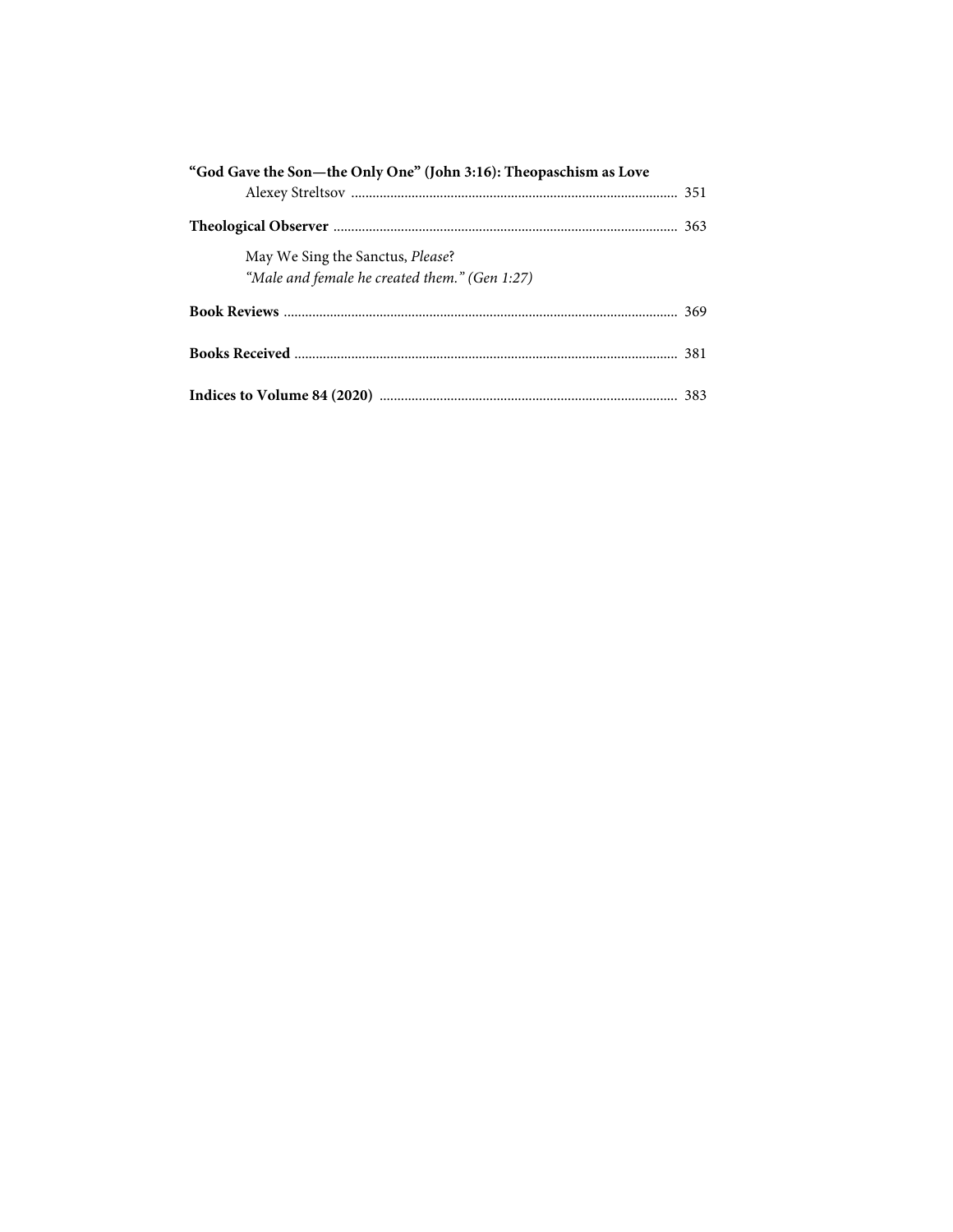-

## **An Embarrassment of Riches: Choosing What to Sing**

### **Paul J. Grime**

To begin my examination of the topic at hand, I would like to draw your attention to two historical figures: John Calvin and Martin Luther, specifically to their contribution to the church's song. Calvin, the great reformer based in Geneva, was a generation younger than Luther. By the time he began to exert significant influence on the reformation of worship, a fairly established tradition of psalm singing was already in place in Switzerland and parts of France. The popularity of these psalm hymns was cemented in their original function as songs of protest against the Roman Catholic Church. It was hardly surprising when Calvin, among others, later provided theological justification for the singing of the psalms by arguing that using God's own words was the best way to praise him.<sup>[1](#page-2-0)</sup> And if they were the best, then it was but a short step to contend that they were the only way.

Now compare this approach with Luther's. Rather than make the theological claim that God's own words, namely, the psalms, were the only way to praise him, Luther provided a rationale for congregational singing that was not only less limiting but also theologically more substantive. In the preface to the first large collection of hymns, published in 1524, Luther simply stated that "we should know nothing to sing or say, save Jesus Christ, our Savior."[2](#page-2-1) For Luther, it was about the content— Jesus Christ—and not the particular genre or mode that mattered.

<span id="page-2-0"></span><sup>&</sup>lt;sup>1</sup> Corneliu C. Simuţ, "John Calvin and the Complete French Psalter," in *Hymns and Hymnody*: *Historical and Theological Introductions*, vol. 2, *From Catholic Europe to Protestant Europe*, ed. Mark A. Lamport, Benjamin K. Forrest, and Vernon M. Whaley (Eugene, OR: Cascade Books, 2019), 55. The entire chapter, pages 49–63, provides a helpful background to the development of the French Psalter.

<span id="page-2-1"></span><sup>2</sup> Martin Luther, *Liturgy and Hymns* (1524): vol. 53, 316, in *Luther's Works, American Edition*, vols 1–30, ed. Jaroslav Pelikan (St. Louis: Concordia Publishing House, 1955–76); vols. 31–55, ed. Helmut Lehmann (Philadelphia/Minneapolis: Muhlenberg/Fortress, 1957–86); vols. 56–82, ed.

*Paul J. Grime is Dean of Spiritual Formation and Dean of the Chapel at Concordia Theological Seminary, Fort Wayne, Indiana. He can be contacted at paul.grime@ctsfw.edu.*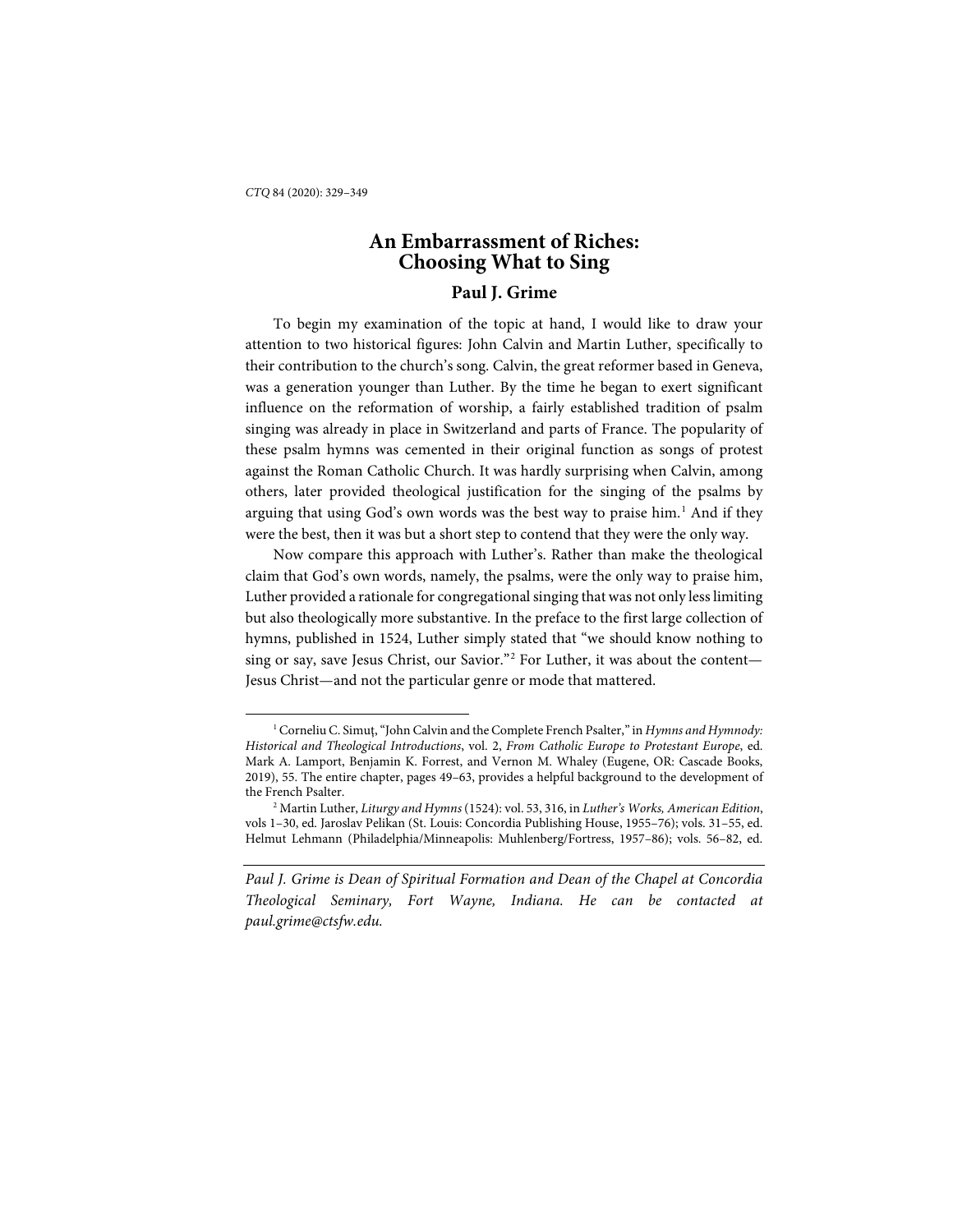#### 330 *Concordia Theological Quarterly* **84 (2020)**

The result? A diverse collection of hymns the likes of which Calvin and his followers could not have imagined. To be sure, Luther also dropped his net into the Psalter as a source for hymns. In fact, one of Luther's earliest attempts at hymn writing was likely a psalm paraphrase. In a letter at the end of 1523 to Georg Spalatin, the court chaplain to Frederick the Wise, Luther urged him to have a go at adapting a psalm into a German hymn. Luther even mentioned an example of his own work that he sent along with his letter. Within the year, Luther would produce six examples himself of such psalm hymns.<sup>[3](#page-3-0)</sup> In this regard, he was tracking right along with the French Huguenots who had begun the same process in France and Switzerland.

But even as he was paraphrasing psalms, Luther was reaching beyond that selfimposed limit of those of the Reformed persuasion. Drawing, for example, on his years of praying the eight daily prayer offices while in the monastery, Luther turned to some of the ancient hymns of the Latin tradition that he knew and cherished and gave them new life by translating them into German. That is how "Savior of the Nations, Come," which is attributed to Ambrose, an important pastor and leader of the church in Milan in the fourth century, became a staple of the Advent season among Lutherans. As with the psalm hymns, Luther made no attempt to provide a comprehensive collection of Latin hymns, but was content to produce a half-dozen or so model translations.<sup>[4](#page-3-1)</sup>

Luther was also aware of the simple German hymns that had sprung up in the centuries prior to the Reformation. Contrary to popular opinion, it simply is not true that there was no use of the vernacular in worship before Luther came along. The Mass in all its parts was sung in Latin, of course. But opportunities were found for the people to participate in some fashion. In all likelihood, such singing would have first begun with a choir or cantor singing to the people simple songs that

Christopher Boyd Brown and Benjamin T. G. Mayes (St. Louis: Concordia Publishing House, 2009–), hereafter AE.

<span id="page-3-0"></span><sup>3</sup> *Ach Gott, vom Himmel* (Psalm 12), *Es spricht der Unweisen* (Psalm 14), *Es wollt uns Gott*  (Psalm 67), *Wär Gott nicht mit* (Psalm 124), *Wohl dem, der* (Psalm 128), *Aus tiefer Not* (Psalm 130).

<span id="page-3-1"></span><sup>4</sup> *Herr Gott, dich loben wir* (*Te deum laudamus*, attributed to Augustine and Ambrose, fourth century), AE 53:288, 171–75, *Nun komm, der Heiden Heiland* (*Veni redemptor gentium*, Ambrose, fourth century), AE 53:235–36, *Christum wir sollen loben schon* (*A solis ortus cardine*, Sedulius, fifth or sixth century), AE 53:237–39, *Was fürchtst du* (*Hostis Herodes impie*, Sedulius, fifth or sixth century), AE 53:302–03, *Der du bist drei* (*O lux beata trinitas*, fifth century), AE 53:308–09, *Komm, Gott Schöpfer* (*Veni creator spiritus*, falsely attributed to Gregory the Great and Rabanus Maurus, ninth century), AE 53:260–62, *Verleih uns Frieden* (from the antiphon *Da pacem domine*, sixth or seventh century), AE 53:286–87.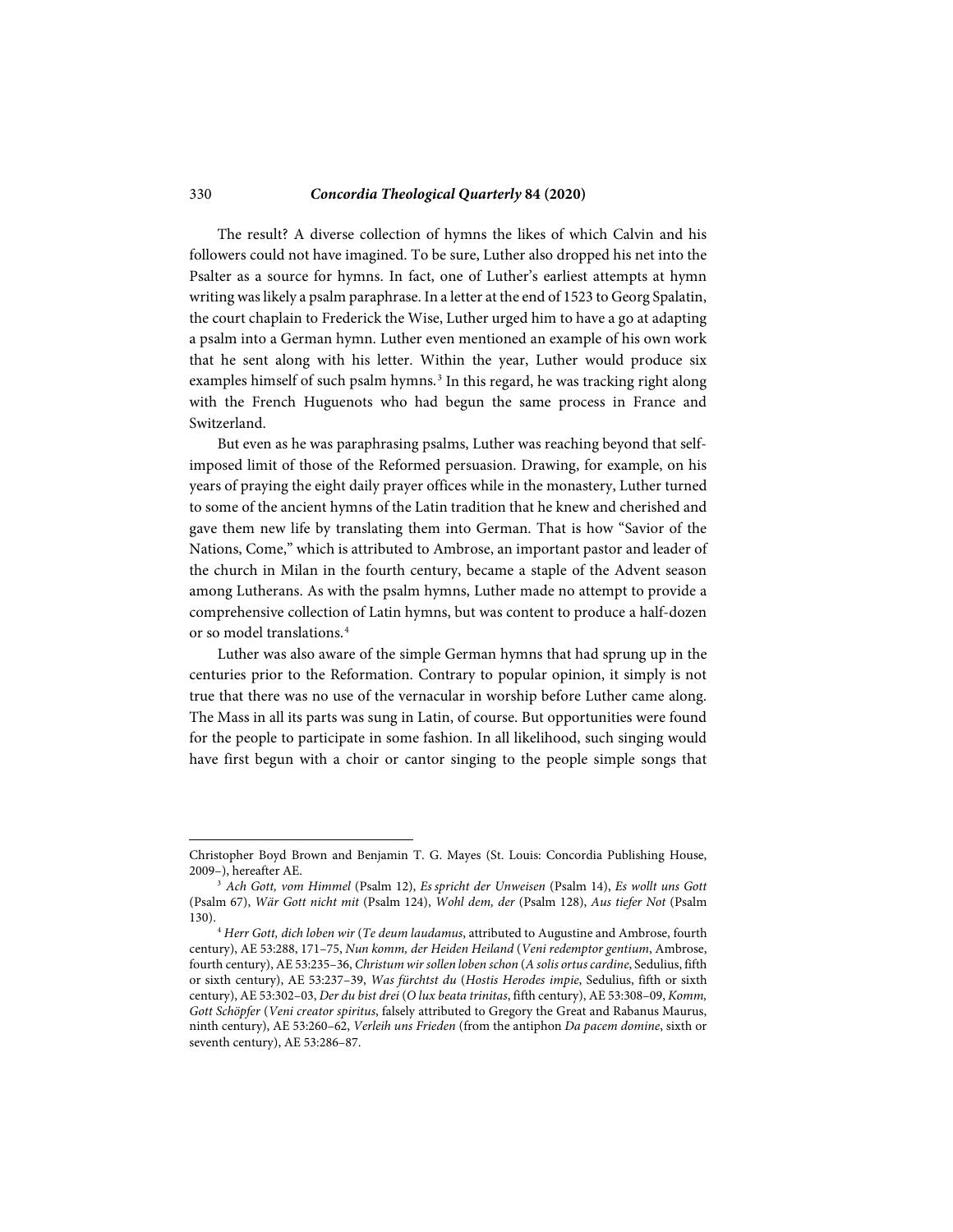concluded with a *Kyrieleis*, a contracted form of the phrase *Kyrie eleison*. [5](#page-4-0) It was among these hymns, perhaps the more popular ones, that Luther also dropped his net. But not satisfied with these songs in their simple form, he went about improving (*gebessert*) them by adjusting the text where needed and, more significantly, adding additional stanzas to treat the topic more fully. The works produced from this effort were even more numerous than either the psalm hymns or the Latin hymns.<sup>[6](#page-4-1)</sup>

Even with hymns drawn from psalms, Latin hymns, and medieval hymns, Luther still was not done. A fourth category could be described as Scripture songs, hymns based on specific passages of Scripture. Several of these, his two hymns on the Ten Commandments and another on the Lord's Prayer, for example, served an additional function as catechism hymns. Two other hymns that fall into this category are based on texts that had long-standing use in various services, namely, Luther's paraphrases of the Sanctus in his German Mass and the Nunc Dimittis, which was likely written for the observance of the Presentation of Our Lord.<sup>[7](#page-4-2)</sup>

There are other hymns of Luther that draw heavily from specific passages of Holy Scripture but were then expanded beyond the biblical text to provide further teaching. In Luther's Baptism hymn, "To Jordan Came the Christ, Our Lord," for example, the first four stanzas unpack the account of Jesus' Baptism, and the fifth stanza turns to the command of Jesus to baptize all nations (Matt 28:19). The familiar hymn "From Heaven Above to Earth I Come" begins with the Christmas

<span id="page-4-0"></span><sup>5</sup> Anthony Ruff, "Pre-Reformation German Vernacular Hymnody," in *Hymns and Hymnody: Historical and Theological Introductions*, vol. 1, *From Asia Minor to Western Europe*, ed. Mark A. Lamport, Benjamin K. Forrest, and Vernon M. Whaley (Eugene, OR: Cascade Books, 2019), 224.

<span id="page-4-1"></span><sup>6</sup> *Christ lag* (from the twelfth-century Easter verse *Christ ist erstanden*, which was used in conjunction with the sequence *Victimae paschali laudes*), AE 53:255–57, *Nun bitten wir* (from a twelfth- or thirteenth-century Pentecost verse based on the sequence *Veni sancte spiritus et emitte*), AE 53:265–67, *Gelobet seist du* (from a twelfth-century Christmas verse, which was used together with the sequence *Grates nunc omnes reddamus*), *Gott sei gelobet* (from a fourteenth- or fifteenthcentury verse for the Corpus Christi festival, which was used in conjunction with the sequence *Lauda Sion*), AE 53:252–54, *Komm, Heiliger Geist* (from a fifteenth-century Pentecost verse used in conjunction with the antiphon *Veni sancte spiritus reple*), AE 53:265–67, *Mitten wir* (from a fifteenth-century German adaptation of the antiphon *Media vita in morte sumus*), AE 53:274–76, *Gott der Vater* (from a fourteenth- or fifteenth-century litany hymn, which was originally used as a processional hymn on Marian festivals and saints' days), AE 53:268–70, *Wir glauben all* (from fifteenth- and sixteenth-century verses based on the creed), AE 53:271–73, *Jesus Christus, unser Heiland* (a free adaptation of the fifteenth-century Latin hymn *Jesus Christus nostra salus*, attributed to John Hus), AE 53:258–59.

<span id="page-4-2"></span><sup>7</sup> The complete list of the hymns based on passages of Scripture are the following: *Mit Fried und Freud* (Luke 2:29–32, the Canticle of Simeon), AE 53:247–48, *Jesaja, dem Propheten* (Isa 6:1– 4, the German Sanctus), AE 53:282, 82–83, *Sie ist mir lieb* (Rev 12:1, 4–6), AE 53:292–94, *Dies sind die heilgen Zehn Gebot* (Exod 20:3–17; Deut 5:6–21, Ten Commandments), AE 53:277–79, *Mensch, willst du* (Exod 20:3–17; Deut 5:6–21, brief, five-stanza versification of Ten Commandments), AE 53:281, *Vater unser* (Matt 6:9–13; Luke 11:2–4, the Our Father), AE 53:295–98.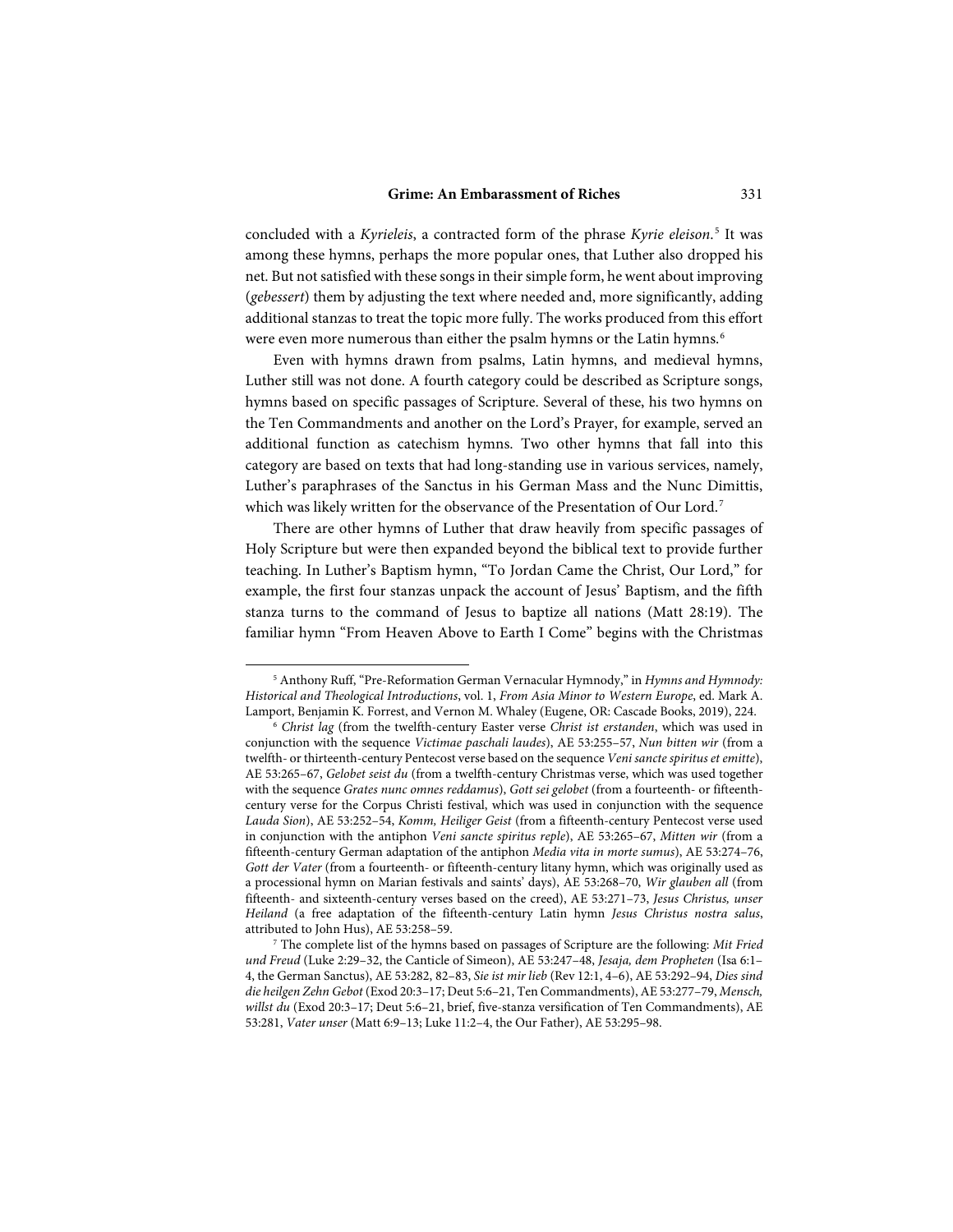story from Luke 2. The first five stanzas he patterned after the medieval liturgical dramas in which the angel announces to us the good news of the Savior's birth. Luther then continues in the remaining ten stanzas to unpack the significance of that birth for  $us<sup>8</sup>$  $us<sup>8</sup>$  $us<sup>8</sup>$ 

And there are, lastly, wholly original hymns that Luther writes, such as the brief prayer "Lord, Keep Us Steadfast in Your Word," and his *tour de force*, "Dear Christians, One and All, Rejoice."[9](#page-5-1) Even Luther's small output of a little over three dozen hymns makes plain why I chose to title my paper "An Embarrassment of Riches." By refusing to limit the congregation's song to only one source—the psalms—Luther launched a movement that would result in a flowering of hymn writing. By the end of the sixteenth century, some 1,500 editions of Lutheran hymnals had been published, many of them containing hundreds of hymns.<sup>[10](#page-5-2)</sup> Estimates of the total number of hymns written in the first century of the Reformation number in the thousands, with just as many to come in the following century from the likes of poets such as Philip Nicolai, Paul Gerhardt, and Johann Rist. Just as significant was the immense musical creativity that was spawned by Luther's efforts, with Lutheran composers often leading the way in the development of new musical ideas, all through their treatment of the Lutheran chorale.<sup>[11](#page-5-3)</sup>

This proliferation of hymn writing would expand beyond the Lutheran tradition. Though the Reformation in England initially followed the Calvinist inclination to sing only the psalms, over time that tradition would broaden its definition of a hymn. Though using the psalms as his starting point, Isaac Watts incorporated a wide range of biblical imagery that took the hymn beyond a mere paraphrase. His goal, as he expressed it, was to make a Christian out of King David, the poet. By the eighteenth century, England could boast of perhaps the most prolific hymn writer in all history—Charles Wesley—who penned around 6,600 hymns! While a good number of them are unremarkable and others theologically weak, could we ever imagine Advent without "Lo! He Comes with Clouds Descending" or Christmas without "Hark! The Herald Angels Sing"?

In the late twentieth century, a new outburst of hymn writing began to take shape. Centered in Great Britain and North America, tens of thousands of hymns have flooded the market, so to speak. Some of these hymns are also unremarkable, many are great poetic creations but with questionable theology, and a good number

<sup>8</sup> AE 53:289–91.

<sup>9</sup> AE 53:304–05, 217–20.

<span id="page-5-2"></span><span id="page-5-1"></span><span id="page-5-0"></span><sup>&</sup>lt;sup>10</sup> Christopher Boyd Brown, "The Reformation and Lutheran Confessionalism to 1620," in *Lutheran Service Book: Companion to the Hymns* (St. Louis: Concordia Publishing House, 2019), 16–17.

<span id="page-5-3"></span><sup>&</sup>lt;sup>11</sup> See Carl F. Schalk, *Music in Early Lutheranism* (St. Louis: Concordia Publishing House, 2001).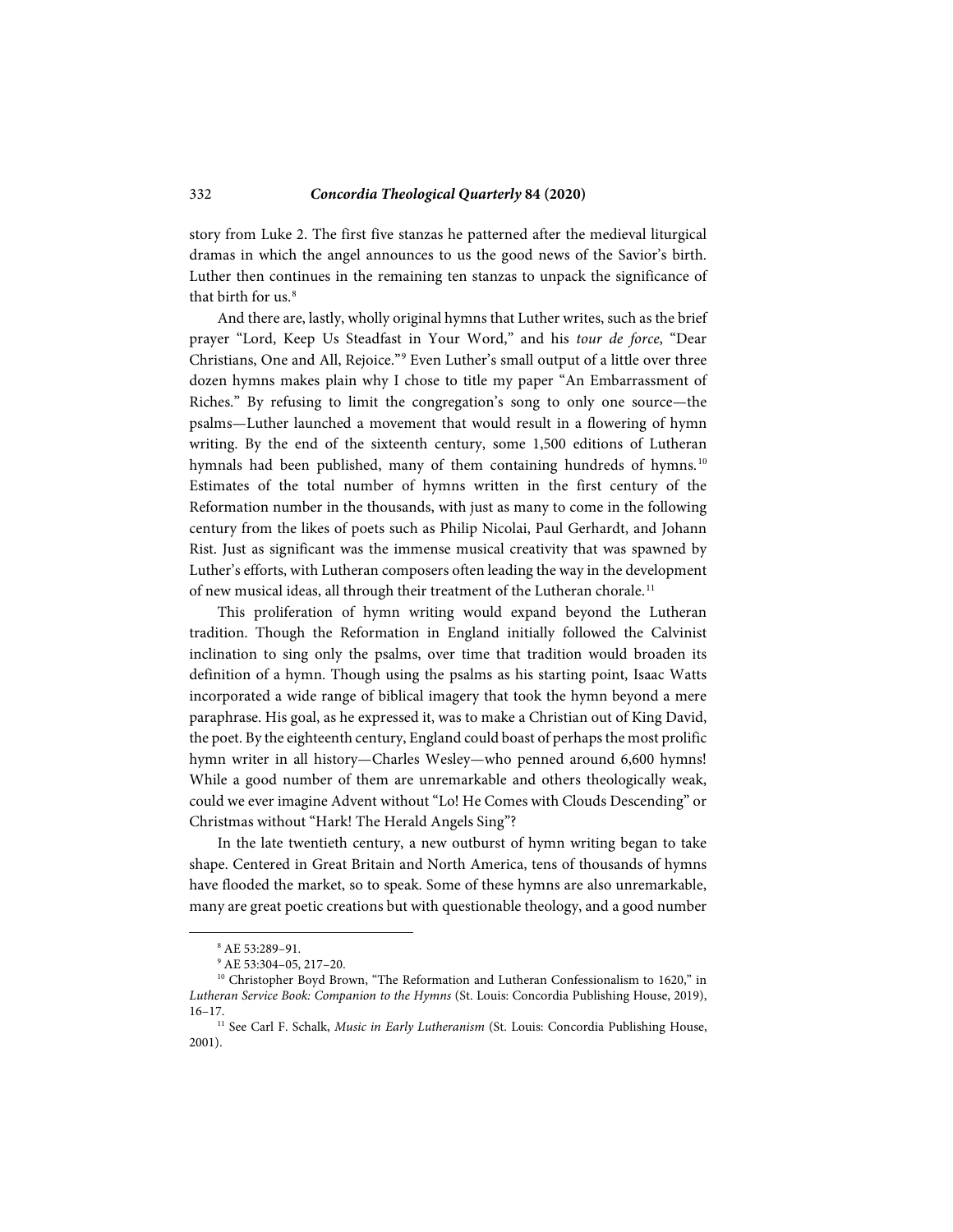are trendy in the worst sense of that word. Yet, again, there are gems among this vast output that have enriched us as they express the gospel with fresh images that hymn writers of the past had never before considered.

There is no denying that we have an embarrassingly rich tradition upon which to draw, so much so that we have far more to sing than opportunity to sing it. With fifty-two Sundays in a year, plus another ten or so extra midweek services during Advent and Lent and at festivals, there are really only about sixty-five times a year when a sizeable portion of a congregation gathers together. Singing an average of four to five hymns at each service, that adds up to a total of 260 to 325 hymns that a congregation might sing in a given year. Undoubtedly, some hymns are repeated during that time, so the number of distinctive hymns sung by a congregation is even less. It is also true that the hymns sung from year to year by an individual congregation will vary somewhat, yet the amount of variance probably will not be that much.

So, in the midst of this embarrassingly rich treasure of hymnody, how do we choose what to sing? There are so many theologically meaty hymns just from the first two hundred years of Lutheranism that we could be satisfied singing nothing more than Martin Luther, Paul Speratus, Philip Nicolai, Paul Gerhardt, Johann Rist, and Johann Heermann. And I suppose for good measure we could throw in the Danish hymn writer Thomas Kingo, just so that we won't be accused of being a purely Germanic church!

But we all know that would not work. A lot has transpired since the sixteenth and seventeenth centuries. And for The Lutheran Church—Missouri Synod, a particularly significant step occurred at the end of the nineteenth century when the first edition of the *Evangelical Lutheran Hymn-Book (ELHB)* was published. The year was 1889, and though *ELHB* was not an official hymnal of the Missouri Synod, those who did much of the work in developing it were closely associated with the Synod. The more significant impact of this hymnal would occur in 1912 when an updated version—with the same title—was published as the first official Englishlanguage hymnal of the Missouri Synod. Note the date of that publication: 1912. Just two years later, the Great War would erupt in Europe, launching, among other things, the mad dash among German-speaking Americans to the English language. The Missouri Synod was not immune. Within several decades, the vast majority of congregations would move toward English-language services, even if they still held on to a German service for a while.

The impact of *ELHB* cannot be overestimated. Whereas the Synod's German hymnal, produced by C. F. W. Walther in 1847—the same year as the Synod's founding—included hymns of purely Germanic origin, with a handful of German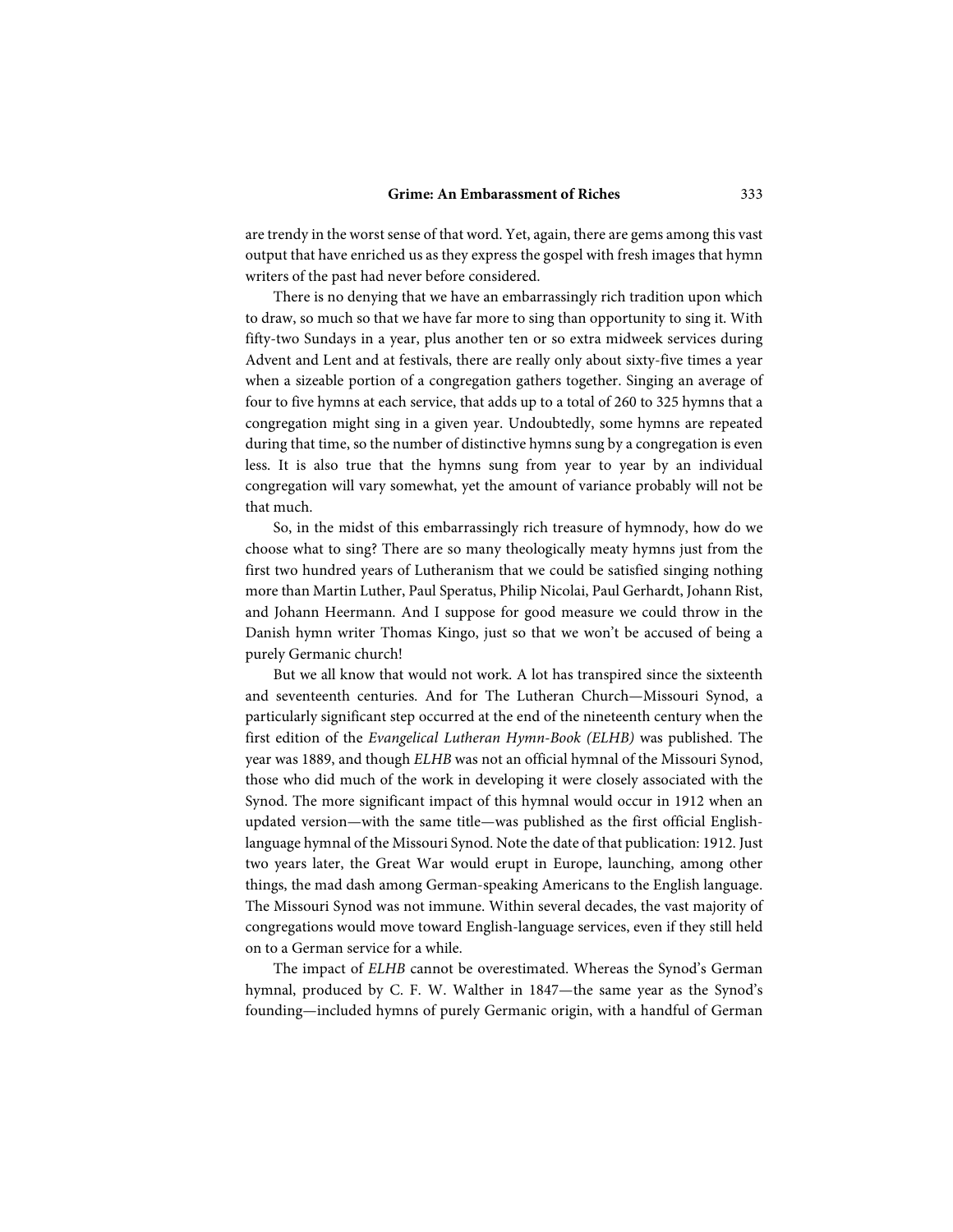translations of ancient Latin hymns, the new English hymnal did not. In fact, of its 567 hymns, only about half were hymns of German origin that had been translated into English. The other half were hymns that had originally been written in English, with the vast majority of them originating from outside of Lutheranism. Of those hundreds of English-language hymns, few if any had been written by Lutherans. Naturally, many of the hymns came from a number of theological traditions in England. Even the translations of the German hymns, like those of Luther and Gerhardt, were mostly done by non-Lutherans, including Richard Massie, an Anglican cleric, and Catherine Winkworth, whose past included a brief time under the tutelage of a Unitarian pastor.<sup>[12](#page-7-0)</sup> Despite the occasional shortcoming in translation, however, the availability of the primary corpus of Lutheran chorales in the English language was a boon for Lutherans in this country as the move from German to English progressed.

It was, however, the inclusion of a great number of hymns of non-Lutheran origin that would have an unforeseen impact on the sung confession of the LCMS in the ensuing decades. To be sure, the new hymnal of the Missouri Synod included the great treasures of the past from the pens of Luther, Gerhardt, and others. But suddenly, they appeared on equal footing with the hymns of Methodists, Anglicans, and even the American revivalist tradition.

You may wonder to what degree we can determine the impact of these foreign traditions on the sung confession of the Missouri Synod. Fortunately, we have actual surveys that were conducted at that time, now nearly a century ago.[13](#page-7-1) In 1922, *The Lutheran Witness* carried the report of Theodore Buenger, a professor at Concordia College in St. Paul, Minnesota, who related that the president of that institution had recently sought the counsel of pastors regarding hymns in English that all young men should know before heading off to the seminary.<sup>[14](#page-7-2)</sup> The college polled the pastors of the English District, which had at the time been a part of the Synod for only a decade, as well as two (unnamed) professors at the seminary in St. Louis. Twenty-four pastors sent in replies, as did the Cleveland English Conference, which sent in a joint response, and the two (still unnamed) seminary professors. Two lists

<span id="page-7-0"></span><sup>&</sup>lt;sup>12</sup> Robin Leaver points out that although her early theological opinions were on the liberal side, Winkworth gradually moved toward a more conservative theological stance, perhaps aided by the many great hymns that she translated. See Robin Leaver, *Catherine Winkworth: The Influence of Her Translations on English Hymnody* (St. Louis: Concordia Publishing House, 1978), 13.

<span id="page-7-1"></span><sup>&</sup>lt;sup>13</sup> The following is drawn almost verbatim from Paul J. Grime, "The Lutheran Hymnal after Seventy-Five Years: Its Role in the Shaping of *Lutheran Service Book*," *CTQ* 79 (2015): 199–201.

<span id="page-7-2"></span><sup>14</sup> Theodore Buenger, "Hymns in the Curriculum of Our Colleges," *The Lutheran Witness* 41, no. 5 (1922): 75. The asterisks behind the hymns in the list indicate the recommendations of the Cleveland English Conference's joint response.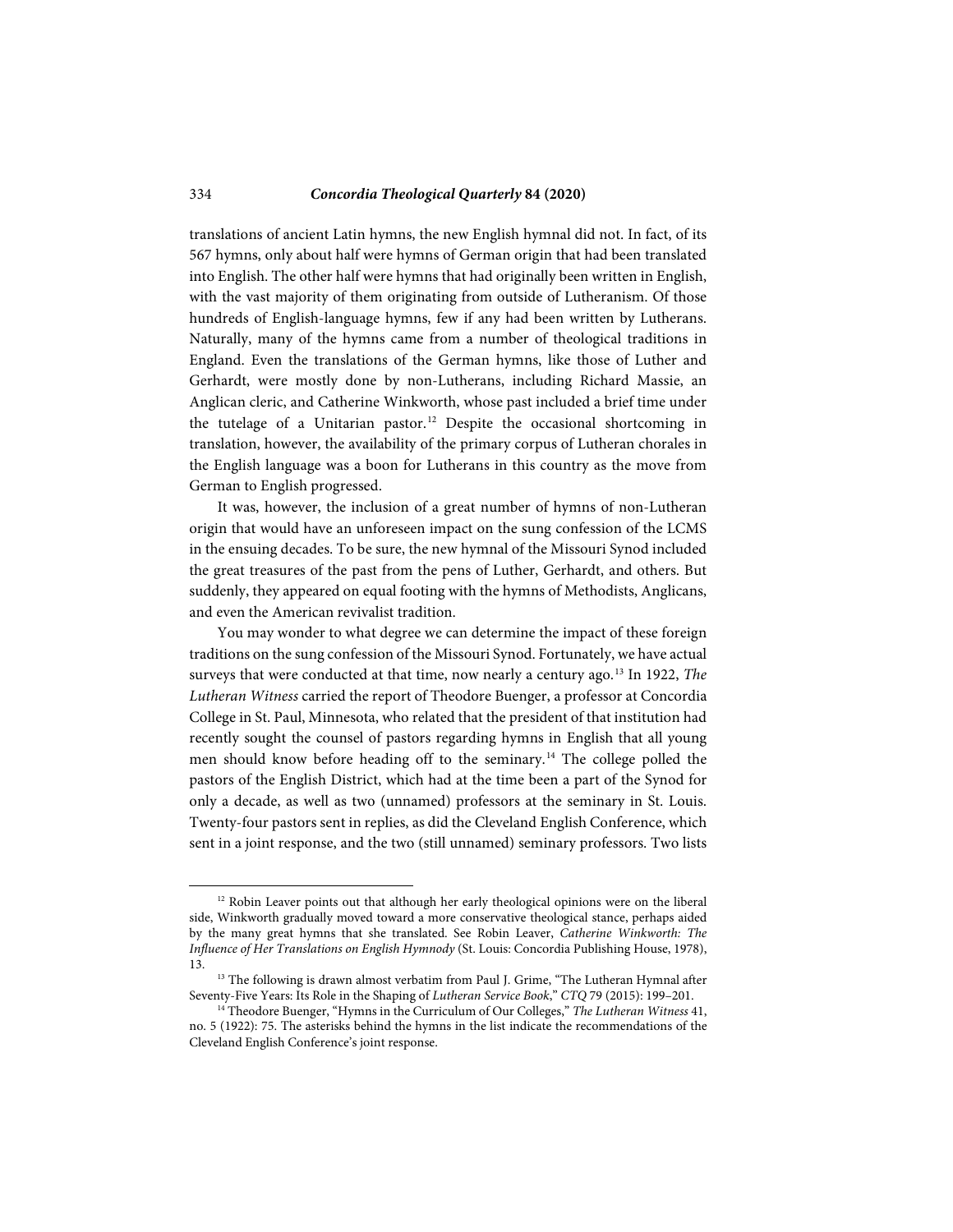of ten hymns were prepared. The first consisted of those hymns deemed important enough to be committed to memory.

| Rock of Ages*                         | 24 |
|---------------------------------------|----|
| Just as I Am*                         | 23 |
| Abide with Me                         | 21 |
| What a Friend We Have in Jesus*       | 21 |
| Jesus, Lover of My Soul*              | 18 |
| A Mighty Fortress Is Our God*         | 17 |
| My Faith Looks Up to Thee*            | 16 |
| Come, Thou Almighty King              | 15 |
| There Is a Fountain Filled with Blood | 14 |
| From Greenland's Icy Mountains        | 13 |

The second list provided additional hymns that the respondents believed should be sung more frequently in school chapel services in order for future seminarians to become better acquainted with them.

| My Hope Is Built on Nothing Less <sup>*</sup> | 13 |
|-----------------------------------------------|----|
| All Hail the Power of Jesus' Name             | 12 |
| In the Hour of Trial*                         | 11 |
| Alas, and Did My Savior Bleed                 | 9  |
| Holy, Holy, Holy*                             | 9  |
| Holy Ghost, with Light Divine*                | 8  |
| Thy Life Was Giv'n for Me*                    | 7  |
| I Heard the Voice of Jesus Say*               | 7  |
| In the Cross of Christ I Glory*               | 7  |
| Let Me Be Thine Forever                       |    |

The contents of the lists are most revealing. Only one hymn among the twenty originates from sixteenth- or seventeenth-century Germany, "A Mighty Fortress." To think that in just a single generation, and with the transition from German to English far from complete,<sup>[15](#page-8-0)</sup> the Missouri Synod was rapidly losing its hymnic heritage. Though the Synod was undoubtedly still wearing proudly its Lutheran

<span id="page-8-0"></span><sup>&</sup>lt;sup>15</sup> In 1922, 12 percent of congregations in the LCMS were still worshiping only in German and another 32 percent were worshiping more in German than English. Compare that with only 23 percent that were worshiping only in English or more English than German. By 1935, the time when Theodore Graebner published his essay "Our Liturgical Chaos" in *The Problem of Lutheran Union and Other Essays* (St. Louis: Concordia Publishing House, 1935), 135-66, only 2 percent of congregations still worshiped solely in German and 10 percent more German than English. *Statistical Yearbook*, 1935 (St. Louis: Concordia Publishing House, 1936), 149–150.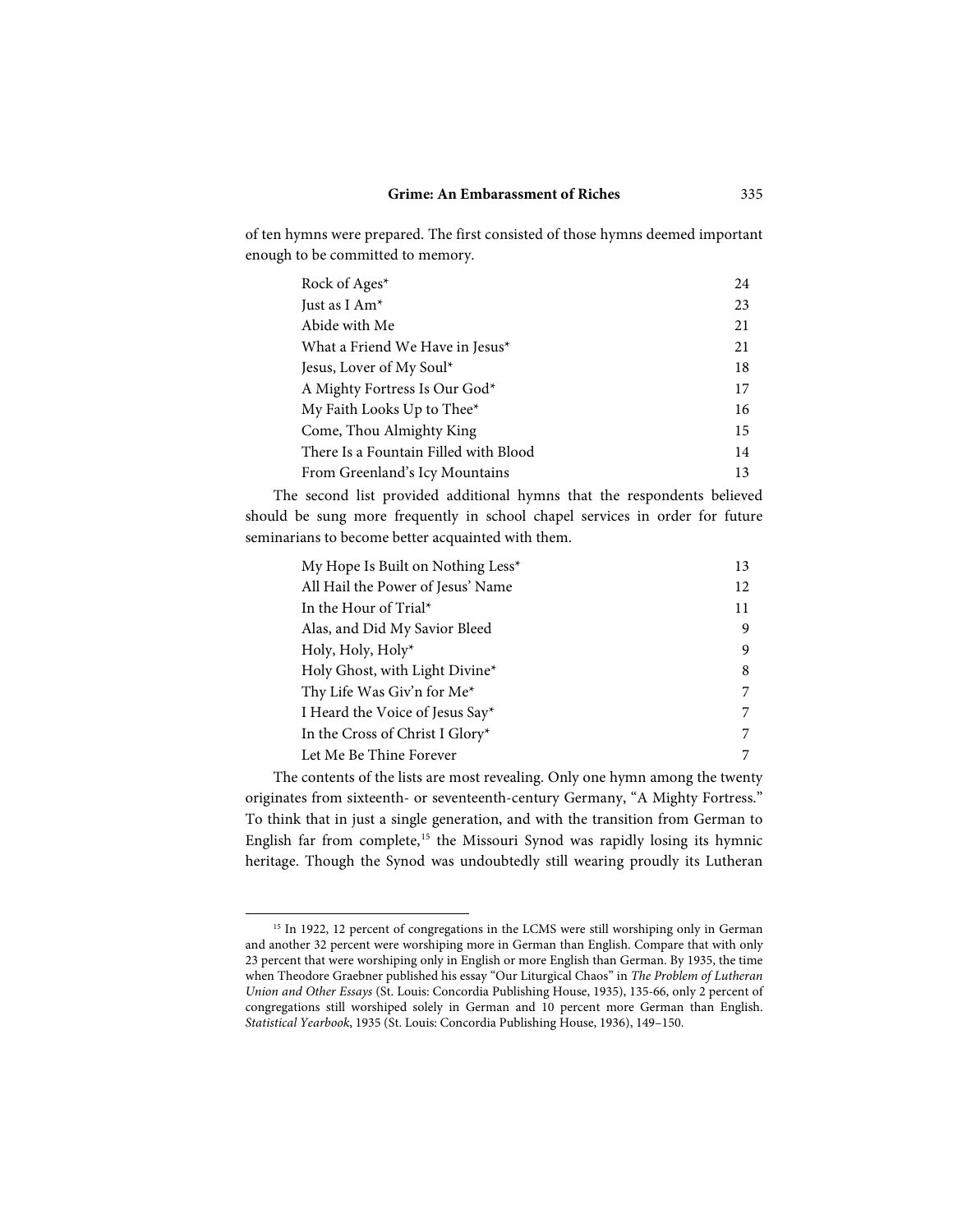moniker as the singing church, it was, in reality, sounding a lot more like the general Protestants than Lutherans.

Two interesting comments accompany Buenger's report. First, he writes that "the request has been made that we publish the results of the questionnaire." The passive voice is telling in that someone, again unnamed, wanted the results of this survey to be made known to the Synod but apparently did not want anyone to know who had made the request.<sup>[16](#page-9-0)</sup> The second comment comes at the end of his brief report, where he writes that "this list will be taken as a canon in St. Paul at the present." In other words, it is not necessary to guess what future pastors and teachers were singing in daily chapel in at least one of the Synod's prep schools.

Three years later, another report on hymn preferences appeared in *The Lutheran Witness*. Walter Wismar, a church musician in St. Louis, reported that when he spoke to young people's groups on the topic of hymnody, he would always conclude by polling the students, asking them to write down their three favorite hymns, indicating that they could provide either English or German titles.<sup>[17](#page-9-1)</sup> The top twenty hymns identified by these young people are equally telling:

| What a Friend We Have in Jesus        | 284 |
|---------------------------------------|-----|
| Rock of Ages                          | 158 |
| Abide with Me                         | 140 |
| A Mighty Fortress (G)                 | 138 |
| Just as I Am                          | 119 |
| Jesus, Lover of My Soul               | 109 |
| Savior, I Follow On                   | 106 |
| Nearer, My God, to Thee               | 98  |
| In the Hour of Trial                  | 82  |
| I'm But a Stranger Here               | 68  |
| From Greenland's Icy Mountains        | 54  |
| My Hope Is Built on Nothing Less      | 53  |
| Abide, O Dearest Jesus (G)            | 31  |
| Holy, Holy, Holy, Lord God Almighty   | 24  |
| O Friend of Souls, How Blest Am I (G) | 22  |
| Lamb of God, Most Holy (G)            | 20  |
| My Faith Looks Up to Thee             | 18  |
| Praise to the Lord, the Almighty (G)  | 14  |
| Lead, Kindly Light                    | 12  |

<span id="page-9-1"></span><span id="page-9-0"></span><sup>&</sup>lt;sup>16</sup> Admittedly, this use of the passive voice with an unnamed agent may simply have been common parlance at that time. The result, however, is still the same: we do not know who requested its dissemination.

<sup>17</sup> Walter Wismar, "Popular Hymns," *The Lutheran Witness* 44, no. 17 (1925): 280.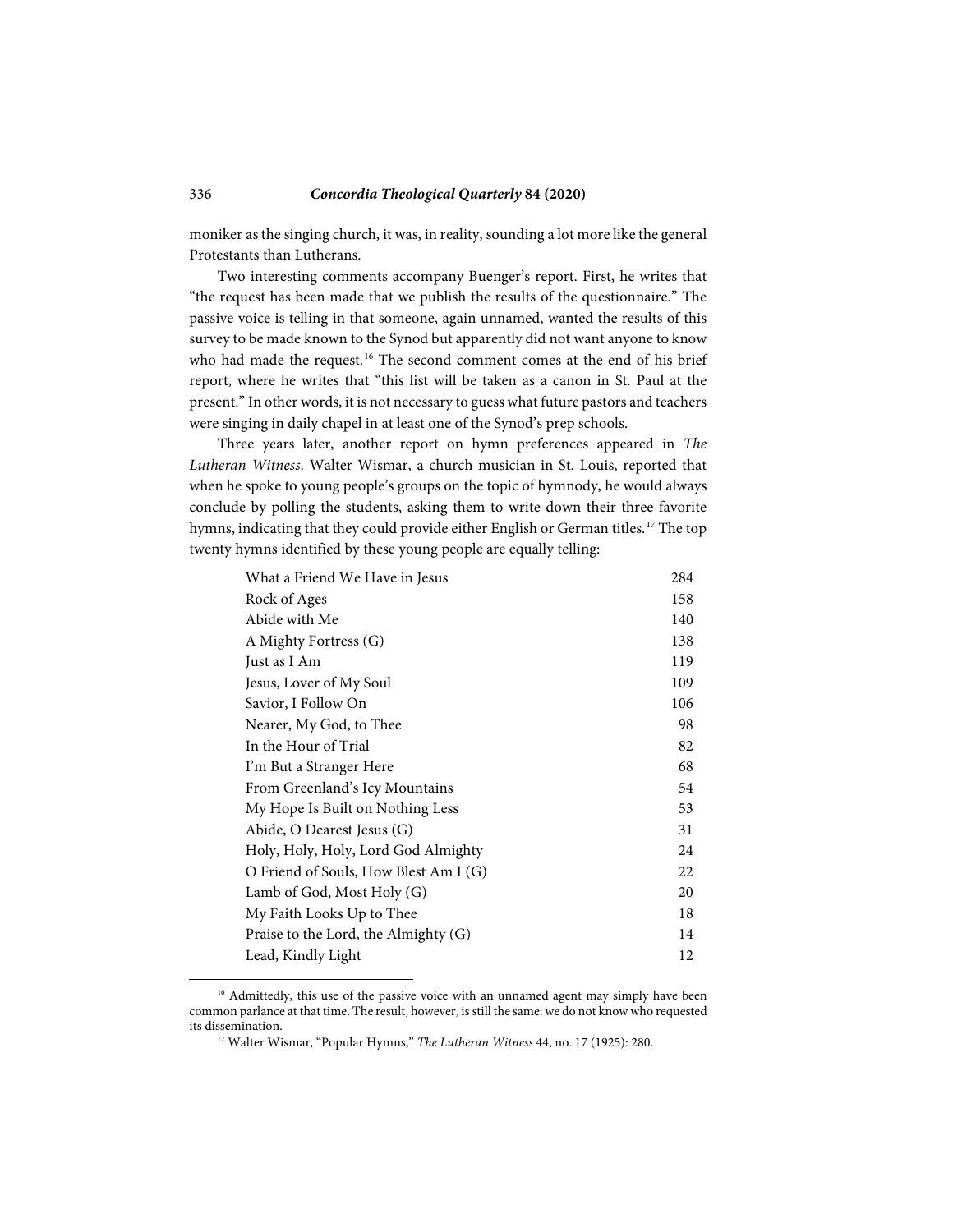#### **Grime: An Embarassment of Riches** 337

Beautiful Savior 11

l

The results are quite similar to the "canon" at Concordia, St. Paul, reported three years earlier. One can, perhaps, take solace in the fact that in this case five of the hymns are identified as being of German origin (marked by Wismar with a "G"), although two of those came from the pens of Pietist hymn writers. Of course, the number of votes for those five German hymns tallied together still falls short of the number one choice on the list. One wonders whether Teacher Wismar submitted his report as a retort, to some degree, to the earlier survey from Concordia, St. Paul. While the results were only marginally better, it provided Wismar the opportunity to make the point that the Synod was heading in a new direction: "Contemplating further the above list and figures, we realize that the German choral is losing favor and prestige." Later, he adds, "While a number of Standard English hymns appear on the list, the best of them are not equal to the German choral."[18](#page-10-0)

These two surveys, conducted in the early 1920s, appeared just a decade after the revised edition of *ELHB* appeared in 1912. Surely, such a change in preference could not have occurred in such a short time. As Jon Vieker has convincingly demonstrated in his doctoral dissertation,<sup>[19](#page-10-1)</sup> there were significant precursors to the Synod's first official English-language hymnal that shaped the choices of Englishlanguage hymns. Among these was a publication in 1894, *Lieder-Perlen*, that consisted of both German and English spiritual songs that were intended for use in school. This collection was expanded just a few years later and then succeeded in 1901 by an English-language book called the *Sunday School Hymnal*. This book drew not only from the German spiritual song tradition that gained currency in the earlier *Lieder-Perlen*, but expanded by drawing on English sources, including the American revivalist tradition. Regarding this tradition, a significant discussion ensued in *The Lutheran Witness* during the 1880s and 90s.<sup>[20](#page-10-2)</sup> While much of the critique was negative, certain aspects of the revivalist tradition would slip past the theological filters. Even the earlier, 1892 edition of *ELHB* already included a few of these hymns.

<span id="page-10-0"></span><sup>&</sup>lt;sup>18</sup> Wismar, "Popular Hymns," 280. While the limited scope of this survey is evident, with a "margin of error" that would likely be quite high, the similarities between the results of Wismar's surveys and the Concordia, St. Paul, list suggest that both were fairly indicative of hymn preferences at that time.

<span id="page-10-2"></span><span id="page-10-1"></span><sup>19</sup> Jon D. Vieker, "The Fathers' Faith, the Children's Song: Missouri Lutheranism Encounters American Evangelicalism in Its Hymnals, Hymn Writers, and Hymns, 1889–1912" (PhD diss., Concordia Seminary, St. Louis, 2014). In particular, see his chapter on the *Sunday School Hymnal*, 92–142.

<sup>&</sup>lt;sup>20</sup> See Vieker, "The Father's Faith," 255–274, for an extensive review of this literature.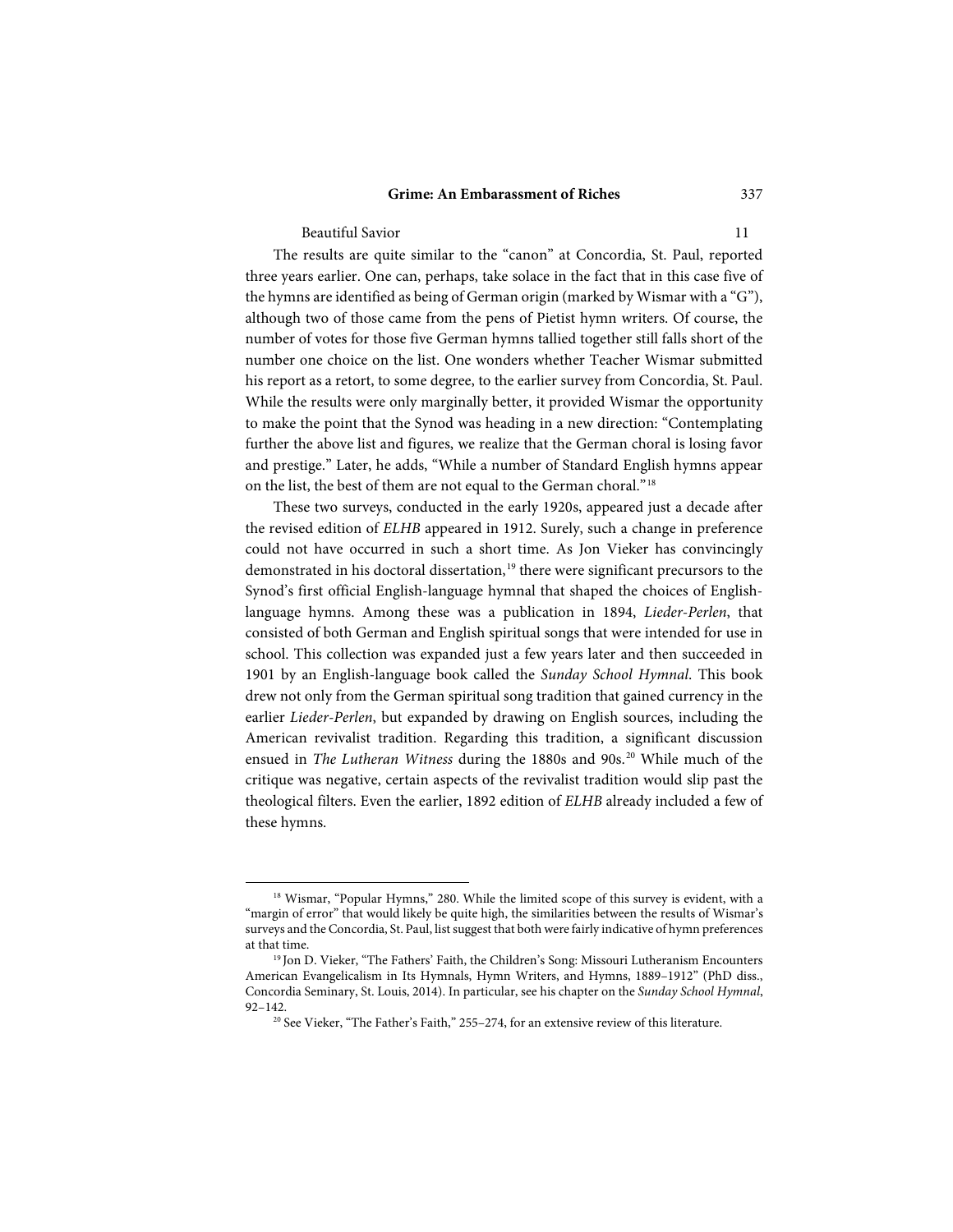But that is enough of the historical review. For our purposes, this trip down memory lane is intended to help us wrestle with the subtitle of this paper: choosing what to sing. The reality is that English-language hymns of the American tradition constitute a significant portion of what the congregations in the LCMS have been singing for a very long time. The move from German to English in the Missouri Synod occurred within an ecclesiastical culture rife with revivalistic hymnody. Not surprisingly, this resulted in a new reality in the worship life of the Synod. While many of the stalwart hymns of Luther and others still appeared in the hymnal, they quickly receded into the background when it came to actual use.<sup>[21](#page-11-0)</sup>

What about today? Three hymnals have followed upon *ELHB*, each of them putting their somewhat unique stamp on the corpus of Missouri Synod hymnody, with some hymns being added and others removed at each step. Considering, for example, only the Christmas hymns, with the appearance of *TLH* in 1941, the following hymns joined the official corpus of Missouri hymnody:

> Angels from the Realms of Glory Behold a Branch Is Growing Christ the Lord to Us Is Born Come Rejoicing, Praises Voicing Now Sing We, Now Rejoice O Gladsome Light, O Grace O Little Town of Bethlehem Of the Father's Love Begotten Silent Night

With *Lutheran Worship*, these hymns entered our Christmas vocabulary:

Angels We Have Heard on High Away in a Manger Every Year the Christ Child From Shepherding of Stars Gentle Mary Laid Her Child Go Tell It on the Mountain I Am So Glad when Christmas Comes It Came upon a Midnight Clear Love Came Down at Christmas O Savior of Our Fallen Race

<span id="page-11-0"></span> $21$  Admittedly, I am painting with a rather broad brush. The core hymns of the Reformation were still being sung, in some places more frequently than others. But as the surveys from 1922 and 1925 demonstrate, these hymns, for the most part, were not the ones that were capturing the hearts and imaginations of the people.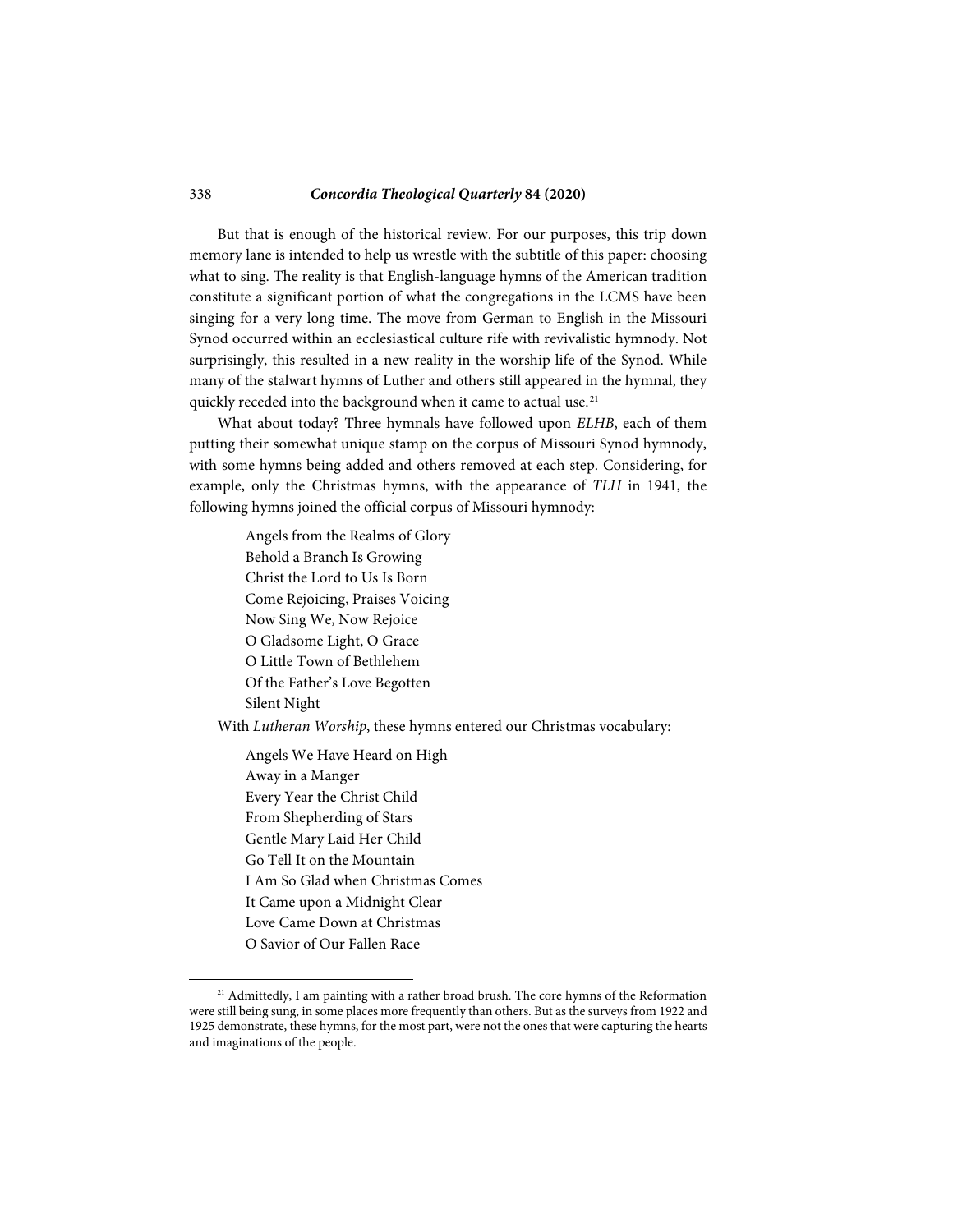On Christmas Night All Christians Sing Once in Royal David's City What Child Is This Who Are These That Earnest Knock

In contrast to these robust additions in the previous hymnals, *LSB* added a relatively modest number of new hymns to the Christmas corpus:

> Break Forth, O Beauteous Heavenly Light God Loves Me Dearly Infant Holy, Infant Lowly O Sing of Christ See amid the Winter's Snow Where Shepherds Lately Knelt

Four of those hymns had already appeared in *Hymnal Supplement 98*, hymns that the Commission on Worship believed should have been included in *LW* but somehow failed to make the cut. So in essence, only two new hymns were added to the Christmas section, and one of those, "God Loves Me Dearly," was already well known.[22](#page-12-0)

Hymns have not only been added along the way, but also set aside. An interesting exercise results from returning to those lists of hymns produced in the two surveys of 1922 and 1925 that we considered earlier. Of the thirty-nine hymns in those two lists, ten were duplicates, leaving a total of twenty-nine distinct hymns. Only two of those hymns were not included in *ELHB*, which was the current hymnal at that time: "Beautiful Savior" and "Lead, Kindly Light." When *TLH* appeared several decades later, "Beautiful Savior" was added and "O Friend of Souls, How Blest Am I" was removed. With the arrival of *LW* in 1982, one more was removed, "Savior, I Follow On." As for our current hymnal, *LSB*, five more hymns from those lists have been removed:

> From Greenland's Icy Mountains In the Hour of Trial Jesus, Lover of My Soul Nearer My God to Thee There Is a Fountain Filled with Blood

<span id="page-12-0"></span><sup>22</sup> Given the vast number of Christmas hymns already in use, the *LSB* Hymnody Committee was of the opinion that there was a rather high hymnic saturation for this season that would prevent many new Christmas hymns from ever being able to break in. Thus, they held back in this section in order to save space for new hymns that would more likely be sung at other times of the year.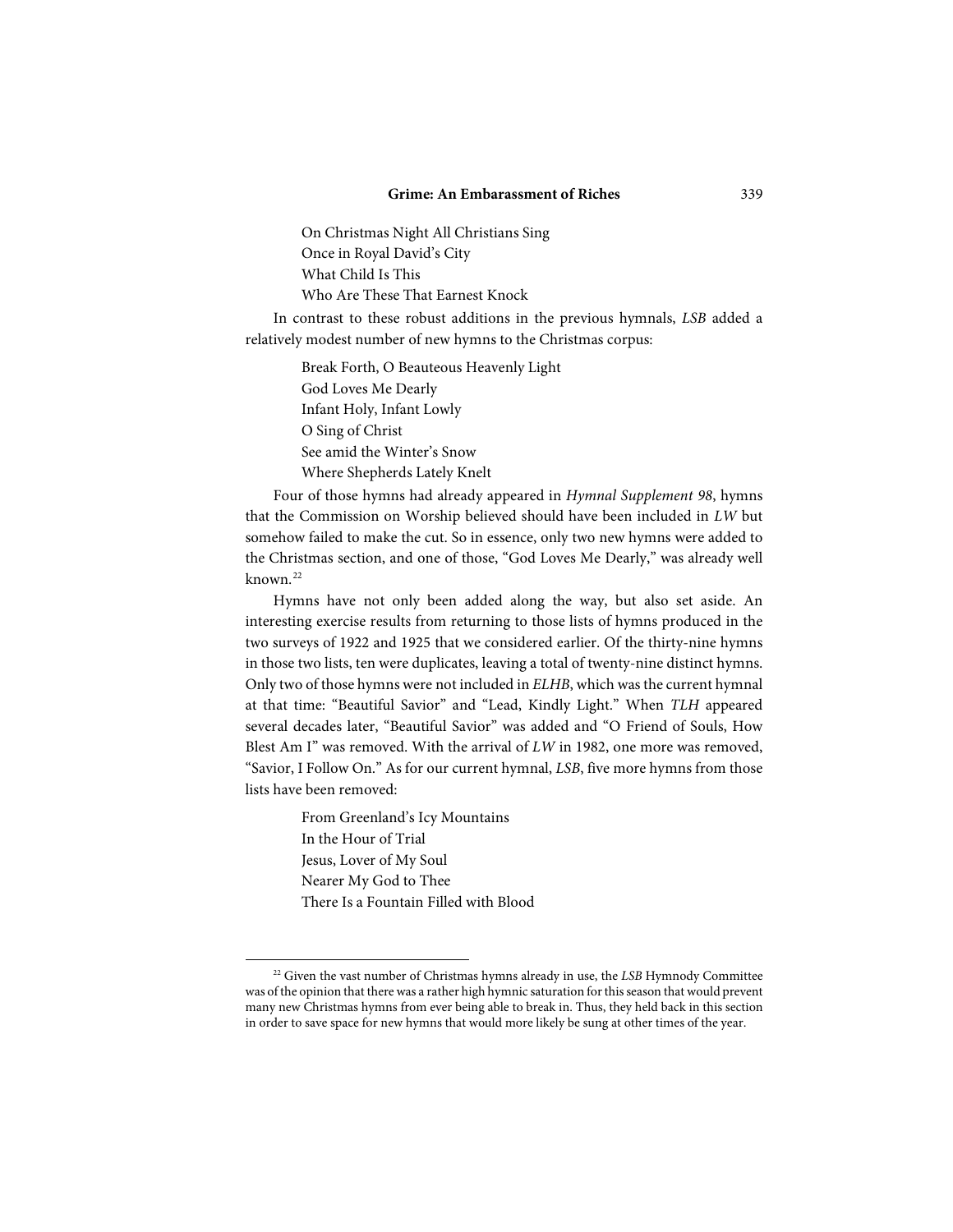#### 340 *Concordia Theological Quarterly* **84 (2020)**

This little comparison is far too limited to serve as anything more than one small example of how our hymn corpus continues to morph from generation to generation. Even as some of these "favorites" from the early twentieth century have been set aside, hymns of a comparable stripe have been added.<sup>[23](#page-13-0)</sup> And though we have recovered more recently several wonderful hymns from the early centuries of Lutheranism, like Paul Gerhardt's "Evening and Morning" and Johann Lindemann's "In Thee Is Gladness," we have simultaneously seen a reduction in the number of hymns by Luther that are in our current hymnal. Yet, the breadth and depth of the hymnody we now have available is truly remarkable. In addition to our Lutheran treasures, we have a variety of folk traditions represented, with texts and/or tunes from such places as Sweden, Norway, Finland, Ireland, France, Slovakia, Kenya, Tanzania, and China. The Appalachian folk tradition from this country is especially well represented. And this does not begin to take into account the amazing variety of hymns that have come to us in the most recent decades, as I described earlier. It all leads me to say once more that we have an astounding wealth of riches when it comes to all that we might sing.

This leads me yet again to ask the question: what shall we sing? There are some who wish that question could be answered with a simple, "Here you go; sing this." That would be the easiest, would it not? The more limited corpus of past ages allowed for some of this. Not only was a hymn of the day appointed for each Sunday of the year, but other hymns became strongly associated with particular Sundays. Thus, each year the same basic hymns were sung. With the rich corpus of hymns now available, however, that hardly seems a viable option. Choosing four or five hymns and then simply repeating them every time those readings come around misses important opportunities to select other hymns that may capture the congregation's attention at a unique point in time.

Even if there were a synodical guru who would pour heart and soul into choosing just the right hymns for each Sunday of the year, there is no guarantee that those "perfect" choices would be the right fit for any particular congregation. The truth is that each congregation has its own corpus of hymns that is slightly different from every other congregation's. There is overlap, to be sure, with a solid core of hymns that is sung by just about everyone. But each congregation brings with it its own experiences and preferences.

It is for that reason that I give my students the strong encouragement to become familiar with a congregation's hymn corpus. Upon becoming the pastor of a congregation, I believe it is essential to determine what the congregation has sung in recent years. If such records have not been kept, that means digging into every

<span id="page-13-0"></span><sup>&</sup>lt;sup>23</sup> E.g., "How Great Thou Art."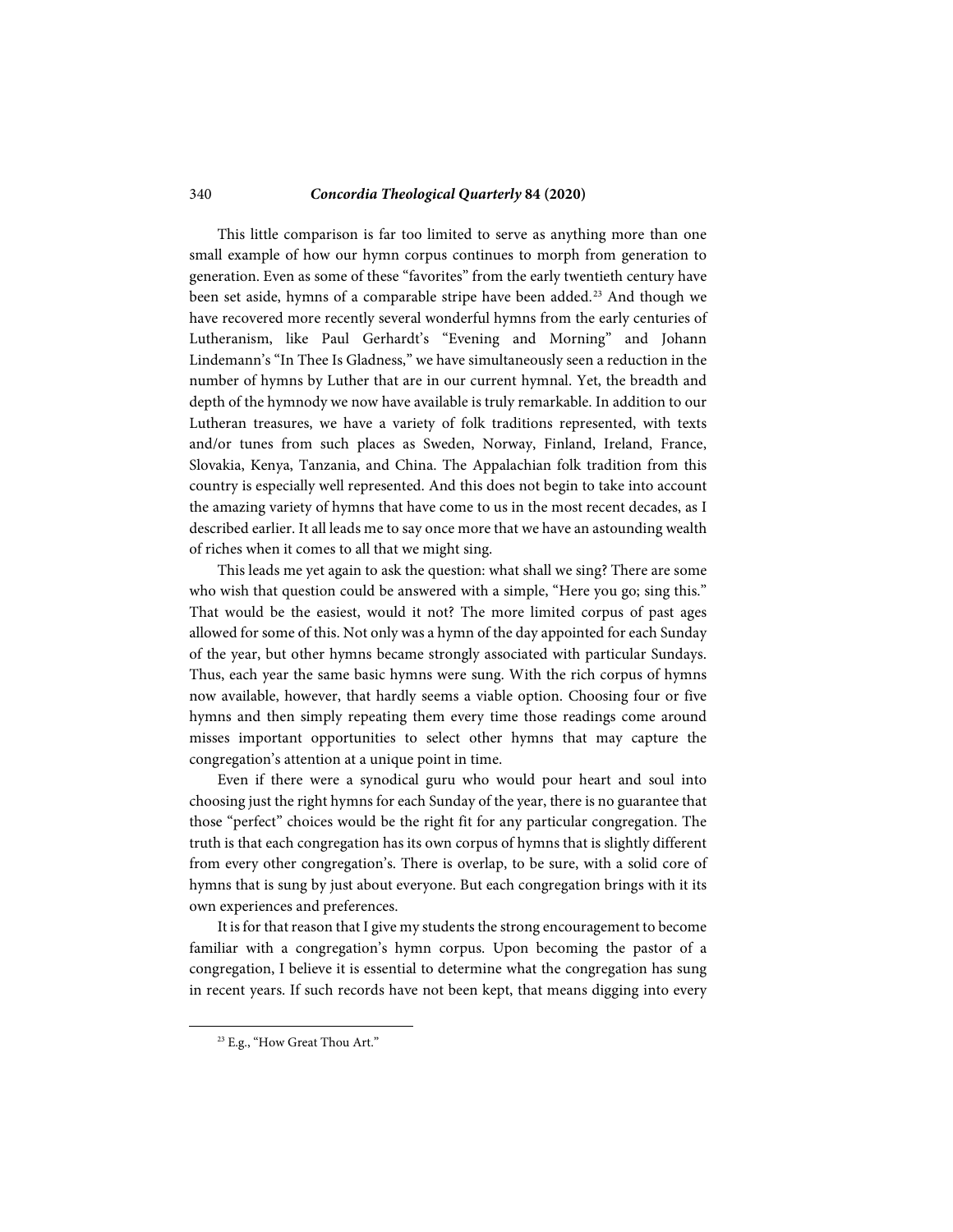church bulletin for the past several years and recording the hymns that were sung. It is painstaking work, something I wish I had done more of when I arrived at my parish more than thirty years ago. From such an analysis, one gets a feel for the congregation's hymn preferences. You learn what they sing and how often they sing it. And, not surprisingly, you also learn much by taking note of the hymns that they do not sing. Ideally, you need several years worth of data to get an honest picture of the congregation's hymn repertoire.<sup>[24](#page-14-0)</sup>

Once you have the data at hand, then comes the fun work as you try to tease out some insights. Which hymns are sung most often? What genres of hymns receive the greatest attention? Do the majority come from the Reformation era? Or are the bulk of the hymns from the Pietist and American revivalist traditions? In addition, what can you learn from the hymn genres that are slighted or ignored?

While there are no right or wrong answers at this or any stage in the process of choosing hymns, I would suggest that there are better and worse paths that one might follow. If a congregation sings no hymns from the Reformation era besides "A Mighty Fortress," we would probably agree that there is an impoverishment that could stand some improvement. Imagine the enrichment the congregation would experience by singing "Dear Christians, One and All, Rejoice." Now, at ten stanzas, that could prove to be an immediate impediment, so one would have to do some careful planning in order to make sure that the congregation does not get worn out. Yet just consider the benefits that might accrue over time by taking Luther's descriptive words of our sinful condition into our own mouths.

> Fast bound in Satan's chains I lay; Death brooded darkly o'er me. Sin was my torment night and day; In sin my mother bore me. But daily deeper still I fell; My life became a living hell, So firmly sin possessed me.<sup>[25](#page-14-1)</sup>

Similarly, Luther's picturesque description of how God's plan of salvation took shape could provide fodder for an entire Bible class hour.

But God had seen my wretched state

<span id="page-14-1"></span><span id="page-14-0"></span><sup>&</sup>lt;sup>24</sup> It should be noted that this objective data of how often particular hymns were sung does not take into account the reception that the hymns may have received. Just because a pastor dutifully scheduled Luther's Creed hymn, "We All Believe in One True God," every year on Reformation Sunday does not mean that it went well or that the congregation appreciated it. Such a level of familiarity with a congregation's hymn repertoire can only come from conversation.

<sup>25</sup> *LSB* 556:2. *Lutheran Service Book* (St. Louis: Concordia Publishing House, 2006).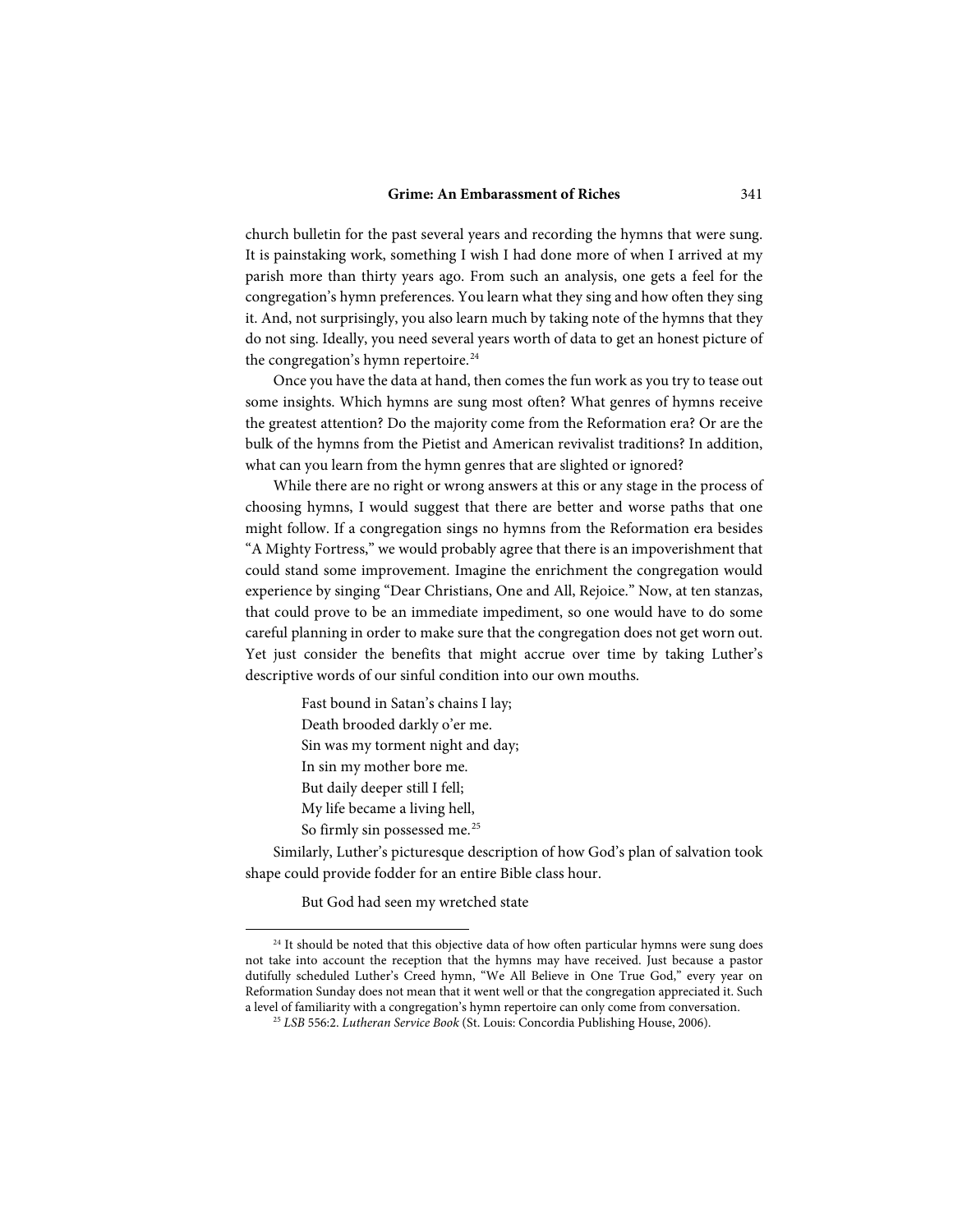Before the world's foundation, And mindful of His mercies great, He planned for my salvation. He turned to me a father's heart; He did not choose the easy part But gave His dearest treasure.<sup>[26](#page-15-0)</sup>

Or, if ten stanzas is too daunting to start out—and it truly might be—then one could consider instead Luther's wonderful little prayer, "Lord, Keep Us Steadfast in Your Word." Trinitarian in structure, it provides the Christian with as fitting a prayer in our age of moral decay as it was in Luther's time as the Muslim conquest was knocking on the door of Europe.

> Lord, keep us steadfast in Your Word; Curb those who by deceit or sword Would wrest the kingdom from Your Son And bring to naught all He has done.

Lord Jesus Christ, Your pow'r make known, For You are Lord of lords alone; Defend Your holy Church that we May sing Your praise eternally.

O Comforter of priceless worth, Send peace and unity on earth; Support us in our final strife And lead us out of death to life.<sup>[27](#page-15-1)</sup>

And what if your analysis of the congregation's hymn repertoire reveals the opposite, namely, that they sing every hymn of Luther, Gerhardt, and all those stalwart hymn writers of Lutheranism's earliest centuries? That is a great problem to have, wouldn't you agree? But I used the word "problem" on purpose, because I would suggest that limiting one's hymnody to only the classic Lutheran hymns is, in fact, problematic. It is not that those hymns are bad; rather, it is simply that, as good as they are, they do not provide the full range of expression that the church's song has attained over the centuries.

Consider the first two stanzas of the hymn "What Wondrous Love Is This."

What wondrous love is this, O my soul, O my soul! What wondrous love is this, O my soul!

<sup>26</sup> *LSB* 556:4.

<span id="page-15-1"></span><span id="page-15-0"></span><sup>&</sup>lt;sup>27</sup> *LSB* 655. In the original version, the second phrase of stanza 1 reflected quite explicitly the occasion that led Luther to write it: "Restrain the murd'rous Pope and Turk." *ELHB* 274.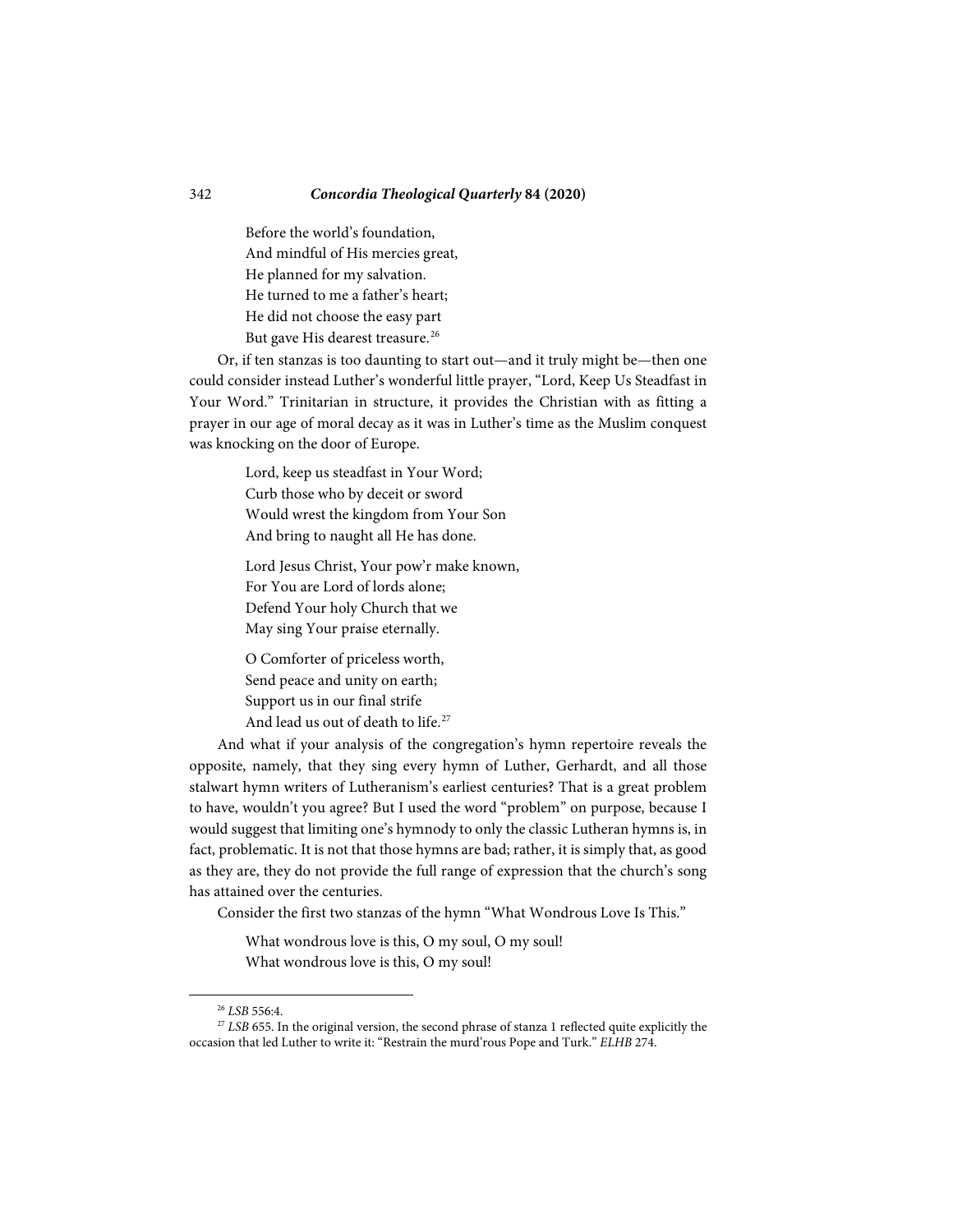#### **Grime: An Embarassment of Riches** 343

What wondrous love is this That caused the Lord of bliss To bear the dreadful curse for my soul, for my soul, To bear the dreadful curse for my soul! When I was sinking down, sinking down, sinking down, When I was sinking down, sinking down, When I was sinking down Beneath God's righteous frown, Christ laid aside His crown for my soul, for my soul, Christ laid aside His crown for my soul.<sup>[28](#page-16-0)</sup>

A cursory glance at these stanzas suggests something very different from what we saw a short while ago in those stanzas from "Dear Christians, One and All." Yet, similar ground is covered. The culpability of our sin is uniquely described as "sinking down beneath God's righteous frown." Furthermore, we are described as being under a dreadful curse. The good news expressed here, however, is that there is a love almost too good to be true, a wondrous love that would cause the sinless Son of God to lay down his crown in order to bear that curse. No, it is not packed as densely as Luther's text. But there is another matter to consider: the poetry and the music. A distinctive feature of this text is the repetition of short phrases that bear down on us like incessant pleas. Coupled with the music, this hymn haunts us, demanding that we come face-to-face with the very heart of the gospel message, that Christ laid aside his crown *for my soul, for my soul*.

Another hymn that functions in a similar fashion is the Ethiopian hymn "When I Behold Jesus Christ."

> When I behold Jesus Christ, True God who died for me, I wonder much at His love As He hung on the tree.

*Refrain*

What kind of love is this? What kind of love is this? You showed Your love, Jesus, there To me on Calvary. What kind of love is this? What kind of love is this?

<span id="page-16-0"></span><sup>28</sup> *LSB* 543:1–2.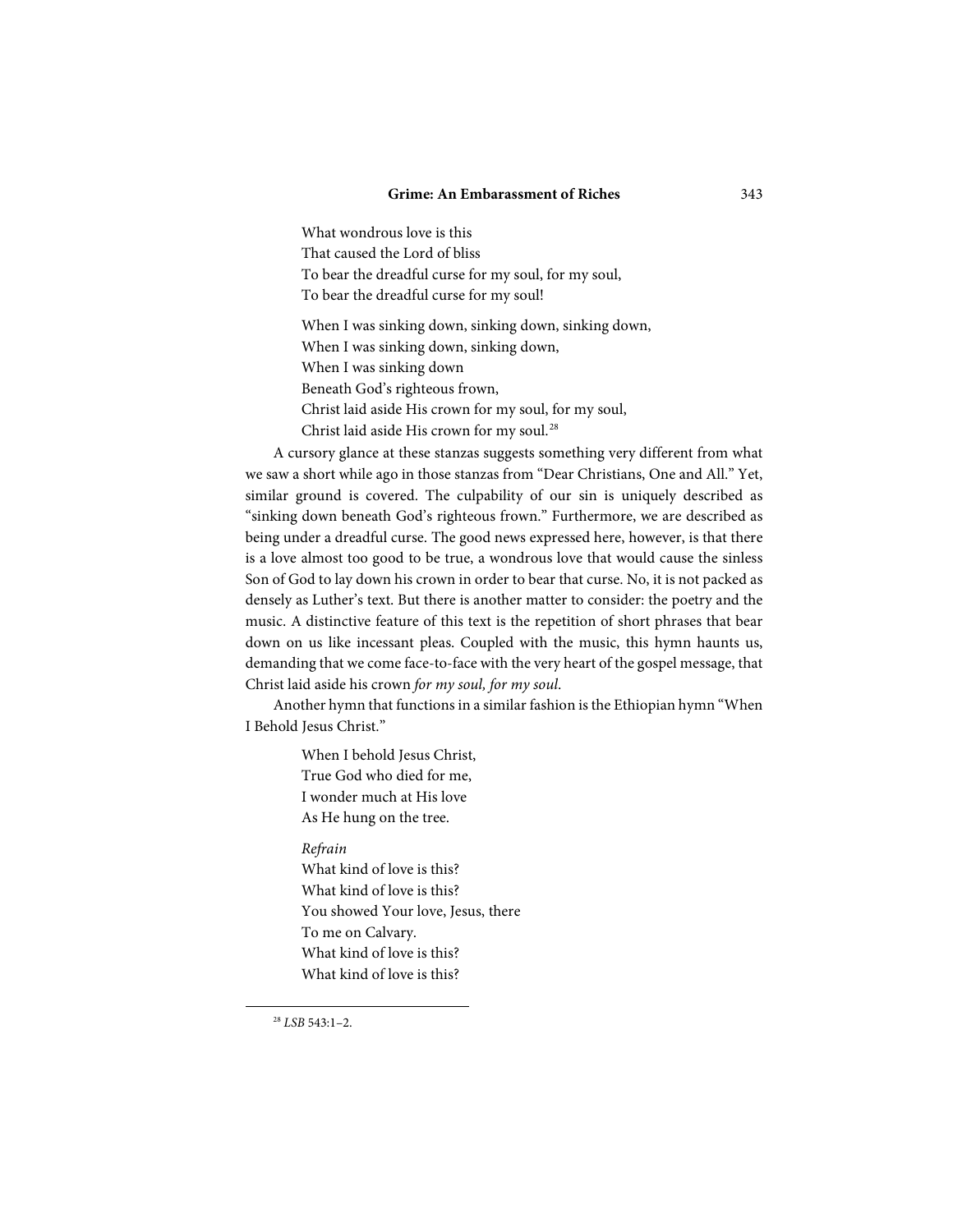You showed Your love, Jesus, there To me on Calvary.<sup>[29](#page-17-0)</sup>

That incessant question, "What kind of love is this?" draws us deeper and deeper into the message as the stanzas unfold the work of Christ on our behalf. And note how the music reinforces that plea, repeatedly descending from the highest note.

Perhaps these two examples do not do a lot for you. For some folks, the pleading questions and the introspection are not their cup of tea. Instead, they resonate much more to the straightforward language of Paul Speratus's hymn, "Salvation unto Us Has Come."

> Since Christ has full atonement made And brought to us salvation, Each Christian therefore may be glad And build on this foundation. Your grace alone, dear Lord, I plead, Your death is now my life indeed, For You have paid my ransom.<sup>[30](#page-17-1)</sup>

What does all of this have to do with the choosing of hymns for congregational singing? I would suggest that an important consideration in the determination of what to sing is to be found in the people who will be doing the singing. God has uniquely created each of us and given us different dispositions. Some folks are cerebral, others quite emotional. Some like simplicity, others thrive on a complexity that invites further contemplation. Some long for the poetic, while others are more matter-of-fact and just want a straightforward telling of the faith.

I would suggest that Christians have different faith languages by which we both take in and express our Christian faith. Some are more emotional in their expression of the faith, while others prefer more precise expressions that carry few emotive characteristics.

The reason I suggest this concept of faith languages is because our congregations have members at every point along this continuum. If a particular hymn does not strike your fancy or does not get you all worked up with a sense of awe, that does not mean that it will not have that effect on someone else. Not everyone thinks or feels the same way I do. Thank God for that! Worship planners need to remember that and plan for worship accordingly. This suggests that a wide swath of hymns from every time and place will best serve the whole congregation and perhaps also us as individuals. Stepping slightly outside my comfort zone forces

<span id="page-17-0"></span><sup>29</sup> *LSB* 542:1.

<span id="page-17-1"></span><sup>30</sup> *LSB* 555:6.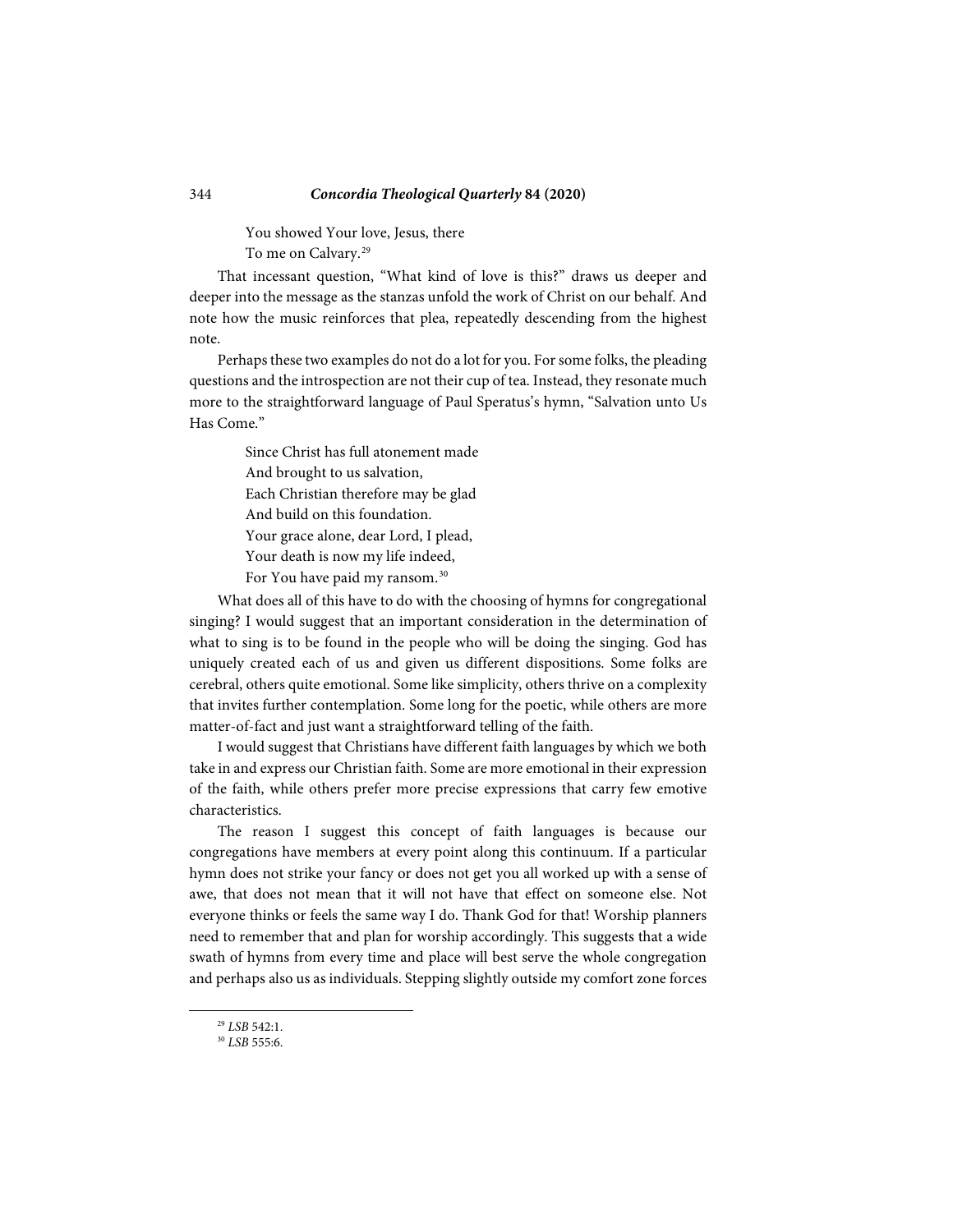me to consider the work of God in Christ from a slightly different perspective. It also helps me to step into the shoes of my fellow Christians who do not think or feel the way I do, thus teaching me humility and respect.

The two hymns I cited previously, "What Wondrous Love Is This" and "When I Behold Jesus Christ," I would classify as fairly substantive hymns. The gospel is faithfully and accurately presented, which is more than can be said for a lot of popular hymns. But what are we to do when we bump into those less-than-solid hymns that have worked their way into our members' hearts after many decades of use? As an example, consider "I'm But a Stranger Here."

> I'm but a stranger here, Heav'n is my home; Earth is a desert drear, Heav'n is my home. Danger and sorrow stand Round me on ev'ry hand; Heav'n is my fatherland, Heav'n is my home.<sup>[31](#page-18-0)</sup>

This hymn was high on the list a century ago, and it has appeared in every synodical hymnal since. While the hymn expresses a commendable sentiment, it really does not go beyond that. At worst, one could argue that it proposes a form of escapism, as though this life is not worth living. What does such a sentiment do, however, to the doctrine of the body and even more significantly to the doctrine of the incarnation, which acknowledges that the Son of God took on our very flesh in order to restore our humanity? It is true that Paul expresses a somewhat similar thought in his letter to the Colossians: "Set your minds on things that are above, not on things that are on earth" (Col 3:2).[32](#page-18-1) But Paul goes on in the very next verse to provide the rationale for his invitation: "For you have died, and your life is hidden with Christ in God" (Col 3:3). That is baptismal language that centers our life in Christ, into whose death we have been buried. Such imagery is not found in the hymn, which cannot get past the denigration of this life and longing for the next.

So does that mean that we should not sing "I'm But a Stranger Here"? To be honest, that would be my preference. Not only does it not resonate with my faith language, but it has weaknesses. Yet, I also must acknowledge that it does speak the faith language of some in the congregation. There will be members, for example,

<sup>31</sup> *LSB* 748:1.

<span id="page-18-1"></span><span id="page-18-0"></span><sup>&</sup>lt;sup>32</sup> Unless otherwise noted, all Scripture quotations are from the ESV<sup>®</sup> Bible (The Holy Bible, English Standard Version'), copyright © 2001 by Crossway, a publishing ministry of Good News Publishers. Used by permission. All rights reserved.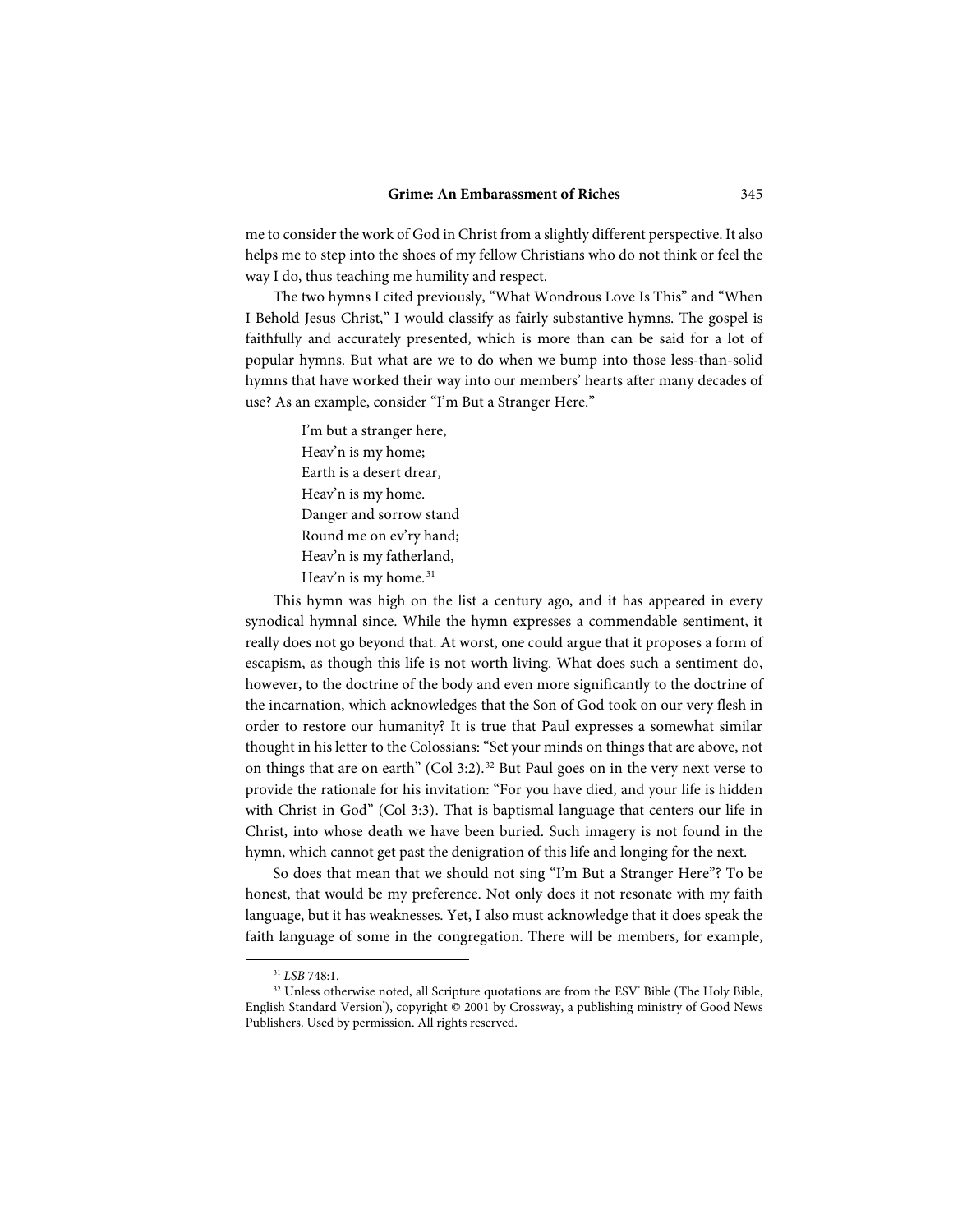who vividly remember the hymn being sung at the funeral of a close relative. For others, whose lives are filled with pain and heartache, the hymn may be a helpful way of expressing the longing desire for their heavenly reward.

As a pastor charged with choosing the hymns that a congregation sings, I might have to continue selecting this one. But I would not leave it at that. There is more to sing, and I would make every effort to sing those deeper truths. Consider, for example, this familiar hymn and the antidote it provides:

> Lord, Thee I love with all my heart; I pray Thee, ne'er from me depart, With tender mercy cheer me. Earth has no pleasure I would share. *Yea, heav'n itself were void and bare If Thou, Lord, wert not near me.* And should my heart for sorrow break, My trust in Thee can nothing shake. Thou art the portion I have sought; Thy precious blood my soul has bought. Lord Jesus Christ, my God and Lord, my God and Lord, Forsake me not! I trust Thy Word.<sup>[33](#page-19-0)</sup>

While still acknowledging that this earth has nothing lasting to offer, Martin Schalling's hymn places Christ squarely at the center of all our desires: "Thou art the portion I have sought; / Thy precious blood my soul has bought." That provides the foundation for the marvelous statement made earlier in the stanza that heaven itself would be of no interest or value if Christ were not there.

A similar example can be seen in the hymn "What a Friend We Have in Jesus." At the top of that 1925 survey, having garnered more than twice as many votes as "A Mighty Fortress," the hymn makes a rather questionable claim about prayer, suggesting that the suffering we endure is a result of our lack of praying, which all but implies a lack of faith on our part. Again, the hymn does not speak my faith language, yet for others it is almost the equivalent of a direct-dial call to God. Pastoral wisdom might necessitate the use of this hymn occasionally, but only with the caveat of introducing stronger hymns that could eventually take its place. In that vein, one might consider the hymn "In Holy Conversation." While I do not resonate particularly well with this Swedish folk tune, I can imagine a lot of people who would simultaneously benefit from the text.

In holy conversation

<span id="page-19-0"></span><sup>33</sup> *LSB* 708:1. Emphasis added.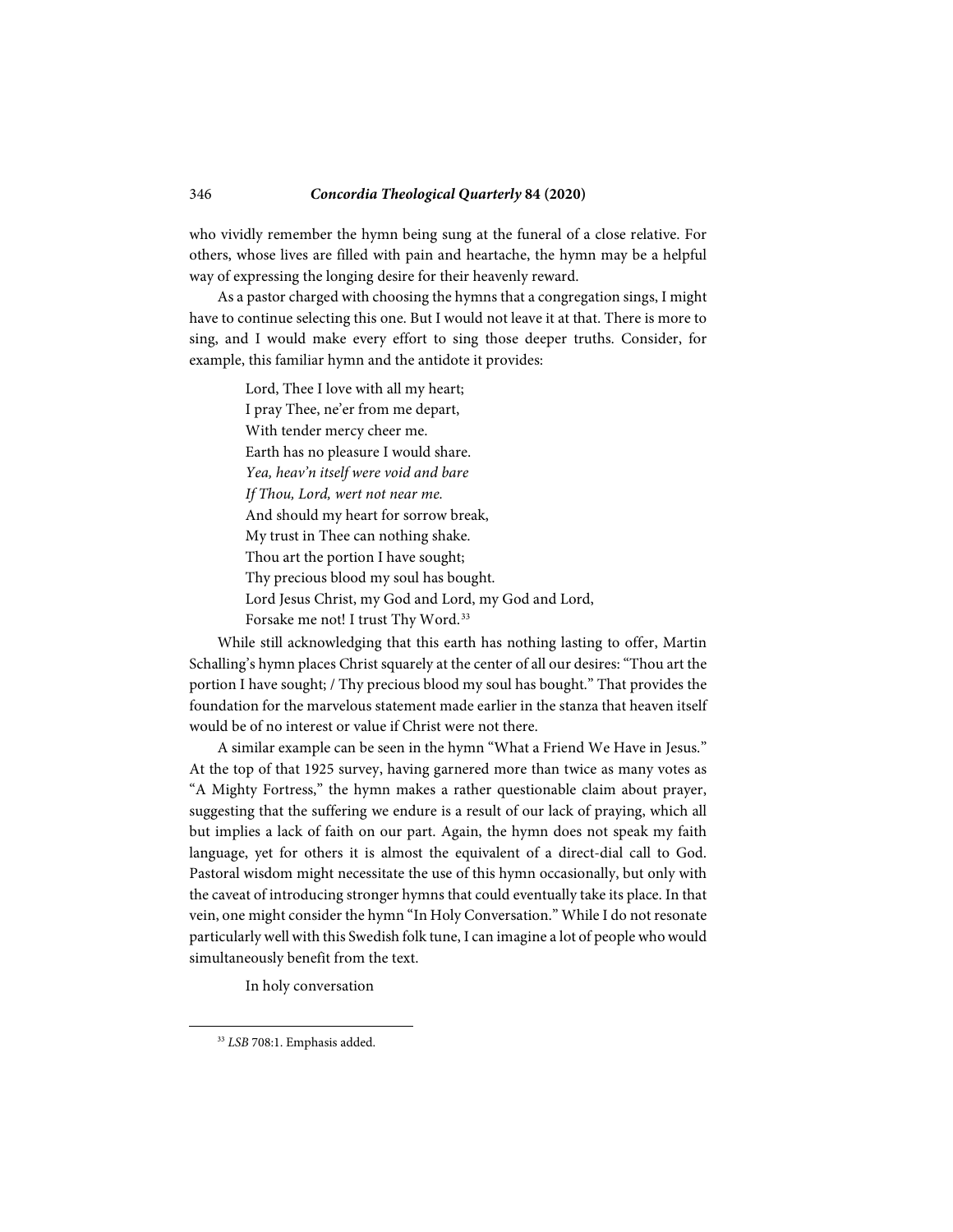#### **Grime: An Embarassment of Riches** 347

We speak to God in prayer, And at His invitation Our deepest thoughts we share. We come, His will obeying, As children bringing needs; And to support our praying, His Spirit intercedes.[34](#page-20-0)

This discussion could, quite obviously, go in any number of directions. As an example, consider Jaroslav Vajda's 1969 hymn "Now the Silence." Many look at this hymn and immediately roll their eyes. Perhaps one of the first truly postmodern hymns—completely devoid of punctuation—it presents us one image after another regarding the high points in the Divine Service. I know that most of us do not think this way; it is not how we have been trained. Yet, consider for a moment how it portrays Confession and Absolution, noting in particular the brief but effective reference to the parable of the prodigal son:

> Now the empty hands uplifted Now the kneeling Now the plea Now the Father's arms in welcome

The description of proclamation of the word comes through in just two lines:

Now the hearing Now the pow'r As for the Sacrament of the Altar,

Now the vessel brimmed for pouring Now the body Now the blood Now the joyful celebration Now the wedding Now the songs Now the heart forgiven leaping<sup>[35](#page-20-1)</sup>

<span id="page-20-0"></span>Obviously, this hymn will not speak to everyone. But as we attempt to invite the increasing number of unchurched into our sanctuaries, imagine for a moment how deeply this hymn, sung at the beginning of the service, might communicate the mysteries of the faith to all of those Gen-Xers, millennials, and Gen-Zers.

<sup>34</sup> *LSB* 772:1.

<span id="page-20-1"></span><sup>35</sup> *LSB* 910.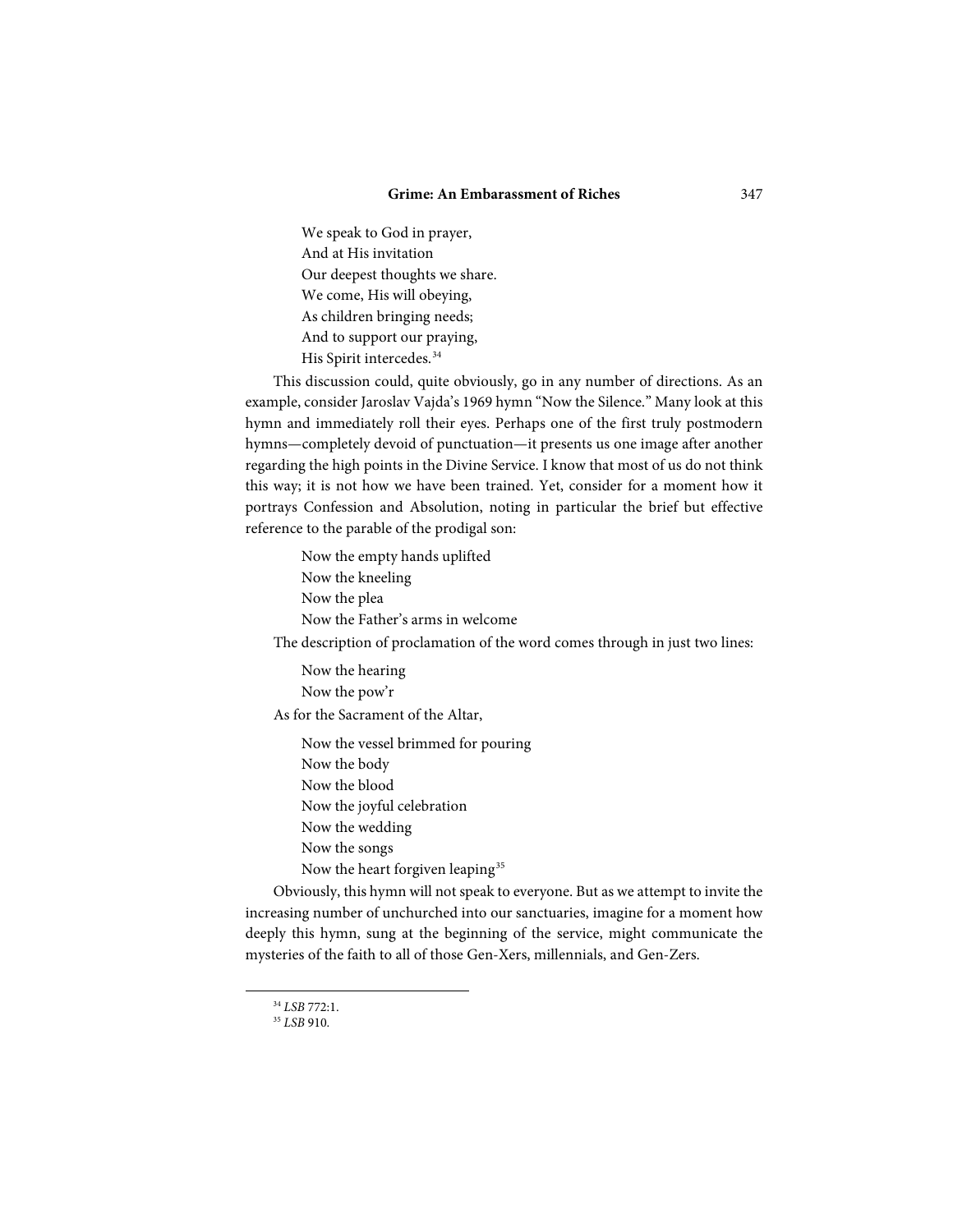One other cautionary warning bears noting. Sometimes I fear we have expectations of individual hymns that are simply greater than the hymn intends, or even needs, to provide, and if it does not cover a certain number of points of Christian doctrine, then it is suspect. I think we have to be careful of falling into this trap, lest we disqualify a few of our own favorites. Consider the hymn for the celebration of All Saints' "Ye Watchers and Ye Holy Ones." I know this is going to sound heretical, but there really is not that much there! Note the text with the alleluia refrains stripped out.

> Ye watchers and ye holy ones, Bright seraphs, cherubim, and thrones, Raise the glad strain: "Alleluia!" Cry out, dominions, princedoms, pow'rs, Virtues, archangels, angels' choirs:

O higher than the cherubim, More glorious than the seraphim, Lead their praises: "Alleluia!" Thou bearer of th' eternal Word, Most gracious, magnify the Lord:

Respond, ye souls in endless rest, Ye patriarchs and prophets blest: "Alleluia, alleluia!" Ye holy Twelve, ye martyrs strong, All saints triumphant, raise the song:

O friends, in gladness let us sing, Supernal anthems echoing: "Alleluia, alleluia!" To God the Father, God the Son, And God the Spirit, Three in One:<sup>[36](#page-21-0)</sup>

<span id="page-21-0"></span>What this hymn is really doing is providing an expansion of that wonderful conclusion to the Preface that leads us into the Sanctus: "Therefore with angels and archangels and all the company of heaven . . ." There is one oblique reference to Christ in the second stanza where we implore Mary, the "bearer of the eternal Word," to join the heavenly throng in praising God. But nothing much else. No reference to the saving work of Christ, to the forgiveness of sins; nothing about our